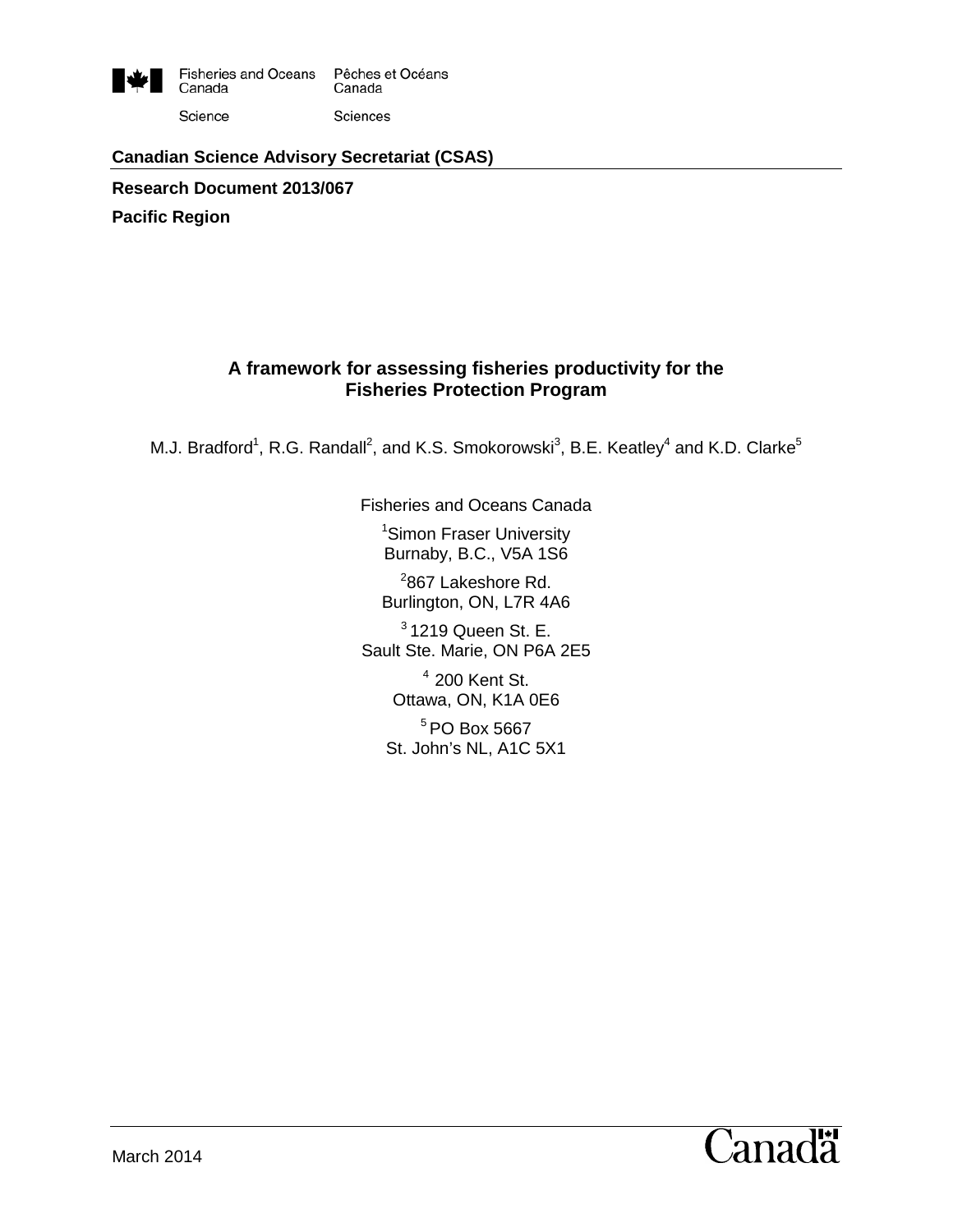#### **Foreword**

This series documents the scientific basis for the evaluation of aquatic resources and ecosystems in Canada. As such, it addresses the issues of the day in the time frames required and the documents it contains are not intended as definitive statements on the subjects addressed but rather as progress reports on ongoing investigations.

Research documents are produced in the official language in which they are provided to the Secretariat.

#### **Published by:**

Fisheries and Oceans Canada Canadian Science Advisory Secretariat 200 Kent Street Ottawa ON K1A 0E6

<http://www.dfo-mpo.gc.ca/csas-sccs/> [csas-sccs@dfo-mpo.gc.ca](mailto:csas-sccs@dfo-mpo.gc.ca)



© Her Majesty the Queen in Right of Canada, 2014 ISSN 1919-5044

#### **Correct citation for this publication:**

Bradford, M.J., R.G. Randall, K.S. Smokorowski, B.E. Keatley and K.D. Clarke. 2014. A framework for assessing fisheries productivity for the Fisheries Protection Program. DFO Can. Sci. Advis. Sec. Res. Doc. 2013/067. v + 25 p.

#### *Aussi disponible en français :*

*Bradford, M.J., R.G. Randall, K.S. Smokorowski, B.E. Keatley and K.D. Clarke. Cadre d'évaluation de la productivité des pêches destiné au Programme de protection des pêches correspondant. Secr. can. de consult. sci. du MPO. Doc. de rech. 2013/067. vi + 25 p.*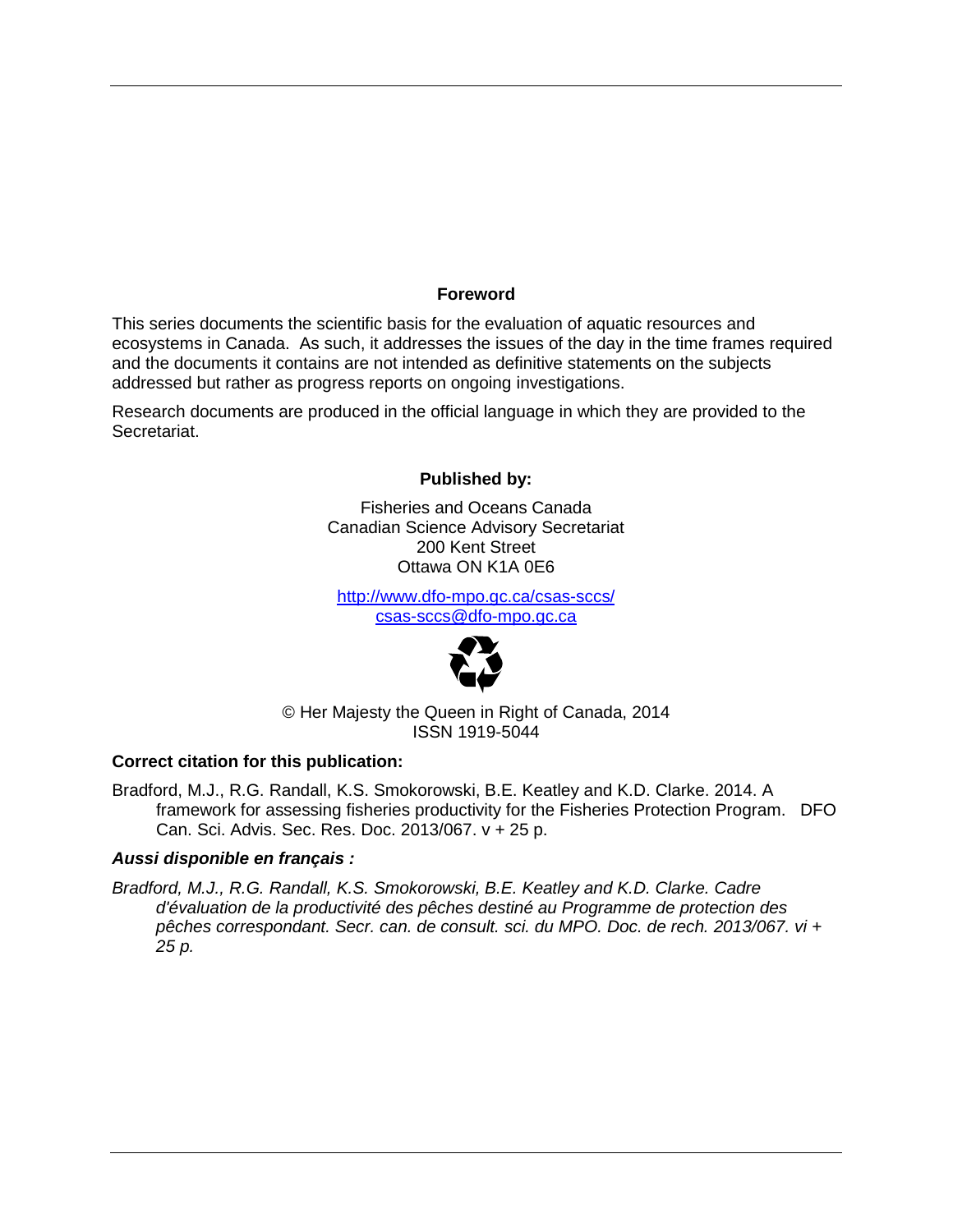# **TABLE OF CONTENTS**

| APPENDIX 2. DENSITY-DEPENDENT AND DENSITY-INDEPENDENT MORTALITY 23 |
|--------------------------------------------------------------------|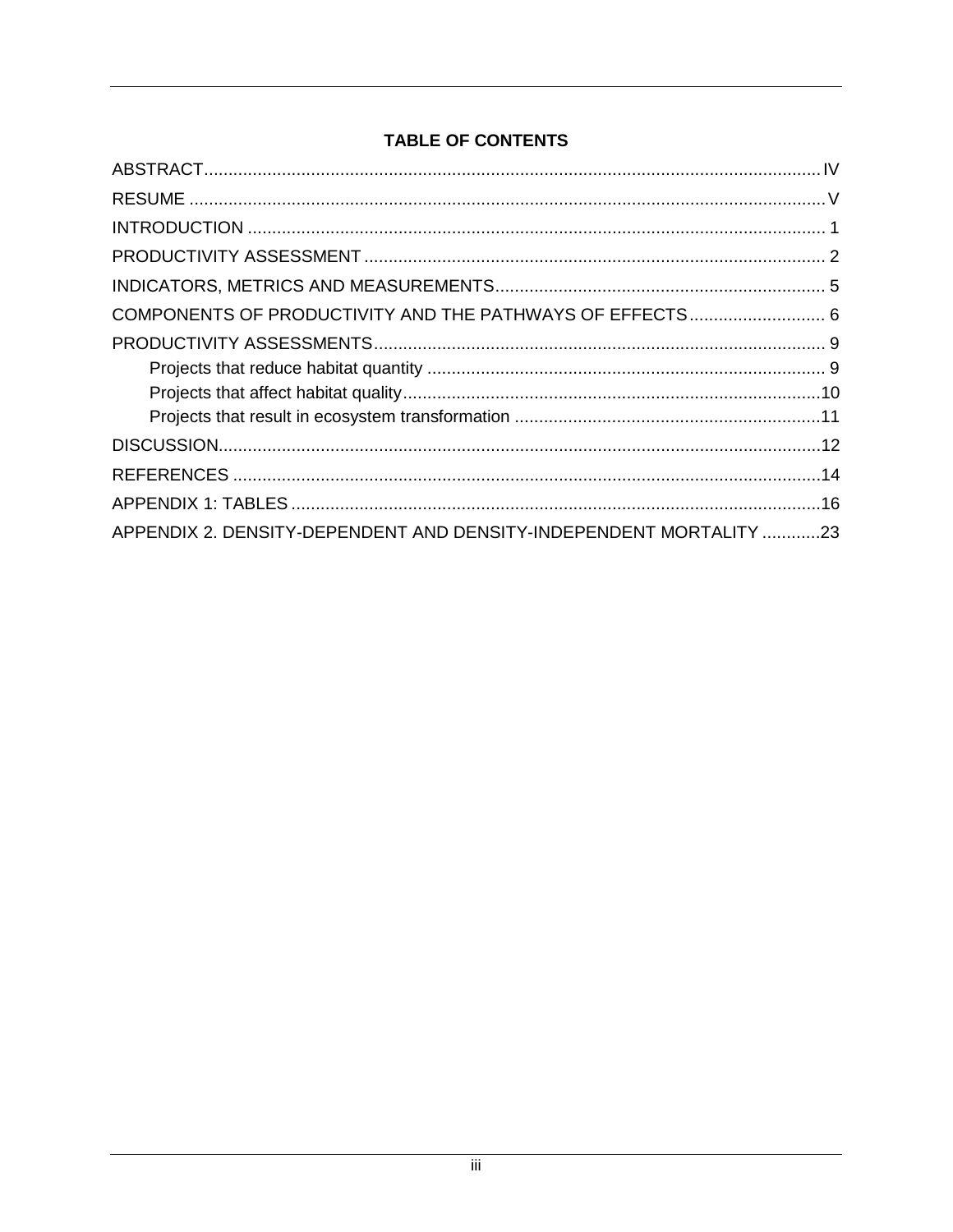## **ABSTRACT**

<span id="page-3-1"></span><span id="page-3-0"></span>Regulatory decisions made by the Minister of Fisheries and Oceans about projects, works, or activities that have the potential to affect fish or fish habitat may need to consider the effects on the productivity of fish that are part of commercial, recreational or Aboriginal fisheries. Assessment of productivity changes will inform the four considerations listed in section 6 of the *Fisheries Act* (2012). A framework for assessing changes in fisheries productivity resulting from projects is described. This framework uses components of productivity, which are the vital rates and life processes needed for fish to complete their life cycle. The impacts of a project on fish habitat or the mortality of fish are identified using existing Pathways of Effects (POEs). For projects that affect the quantity or quality of habitat (or cause the death of fish) in the project vicinity, components of fisheries productivity are analyzed using a life cycle approach (reproduction, growth, survival, migration). Qualitative and quantitative metrics for each component of productivity are tabulated. For projects considered likely to result in ecosystem transformations, productivity assessments are conducted at the population or ecosystem scale. Density-dependent processes can be incorporated into productivity assessments, but detailed information on the biology of the species and a population model will be required. Examples are provided to illustrate how the approach can vary depending on the scale of the project, the fisheries resources that are affected and the information available for the assessment.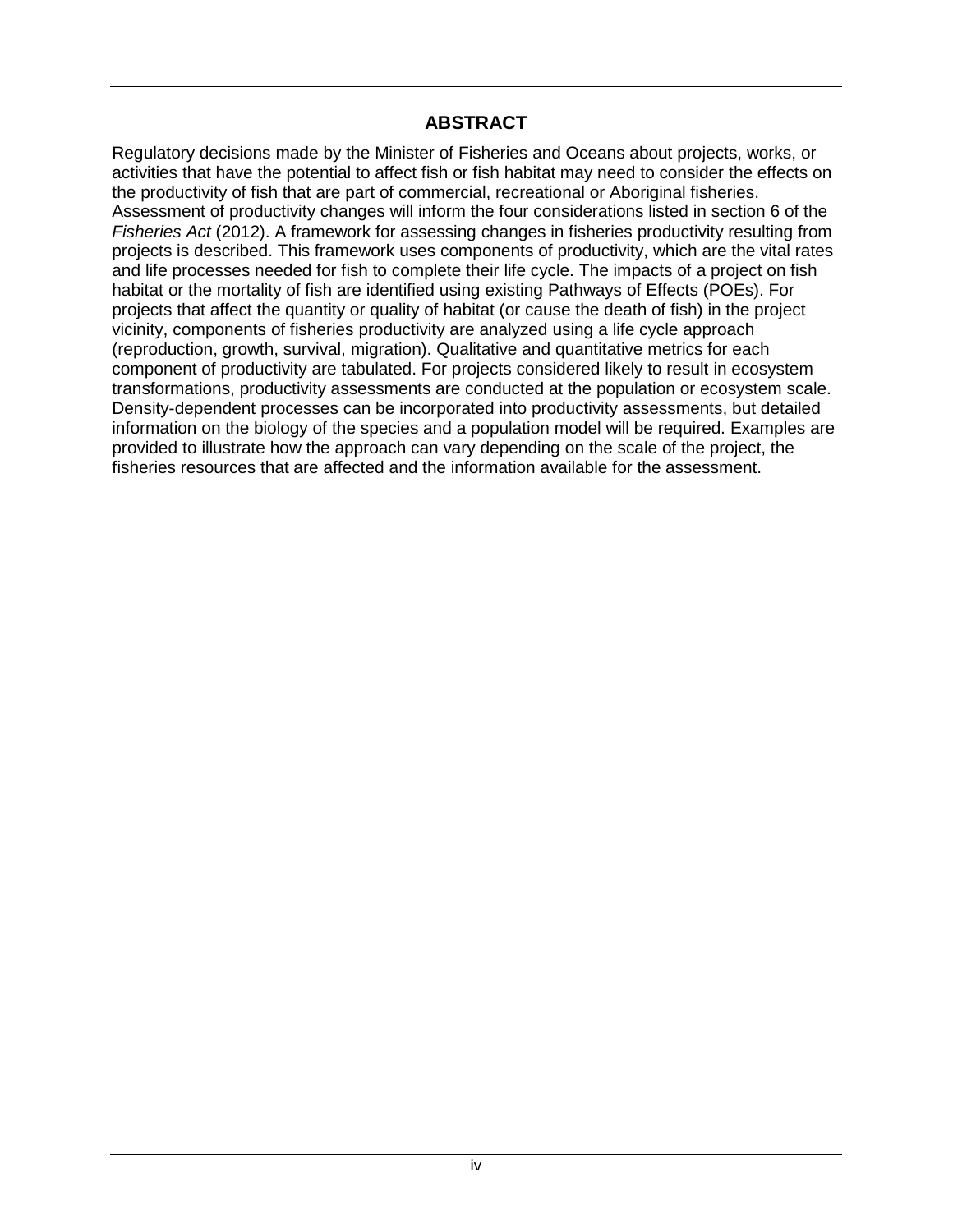### **RESUME**

Dans ses décisions concernant la réglementation de projets, de travaux ou d'activités qui peuvent influer sur les poissons où leur habitat, le ministre des Pêches et des Océans devrait prendre en compte les effets qu'elles exercent sur la productivité des poissons qui sont exploités par les pêches commerciales, récréatives ou autochtones. L'évaluation des changements de la productivité éclairera les quatre facteurs dont il faut tenir compte et qui sont énoncés à l'article 6 de la *Loi sur les pêches* (2012). On décrit un cadre pour l'évaluation des changements qui surviennent dans la productivité des pêches à la suite des projets. Ce cadre fait appel à des composantes de la productivité, en l'occurrence les indices vitaux et les processus vitaux dont le poisson a besoin pour compléter son cycle biologique. Les effets qu'exerce un projet sur l'habitat ou la mortalité du poisson sont déterminés au moyen de séquences des effets (SDE). Dans le cas des projets qui altèrent la quantité ou la qualité de l'habitat (ou qui provoquent la mort de poissons) dans leur voisinage, on analyse les composantes de la productivité des pêches selon l'approche du cycle biologique (reproduction, croissance, survie, migration). Des paramètres qualitatifs et quantitatifs sont compilés pour chaque composante de la productivité. Dans le cas des projets dont on considère qu'ils entraîneront des transformations de l'écosystème, on évalue la productivité à l'échelle de la population ou de l'écosystème. Il est possible d'intégrer des processus qui sont fonction de la densité aux évaluations de la productivité, mais on aura alors besoin de renseignements détaillés sur la biologie de l'espèce et d'un modèle de population. On donne des exemples pour montrer de quelle façon l'approche peut varier selon l'échelle du projet, les ressources halieutiques qui sont touchées et l'information qui est disponible aux fins de l'évaluation.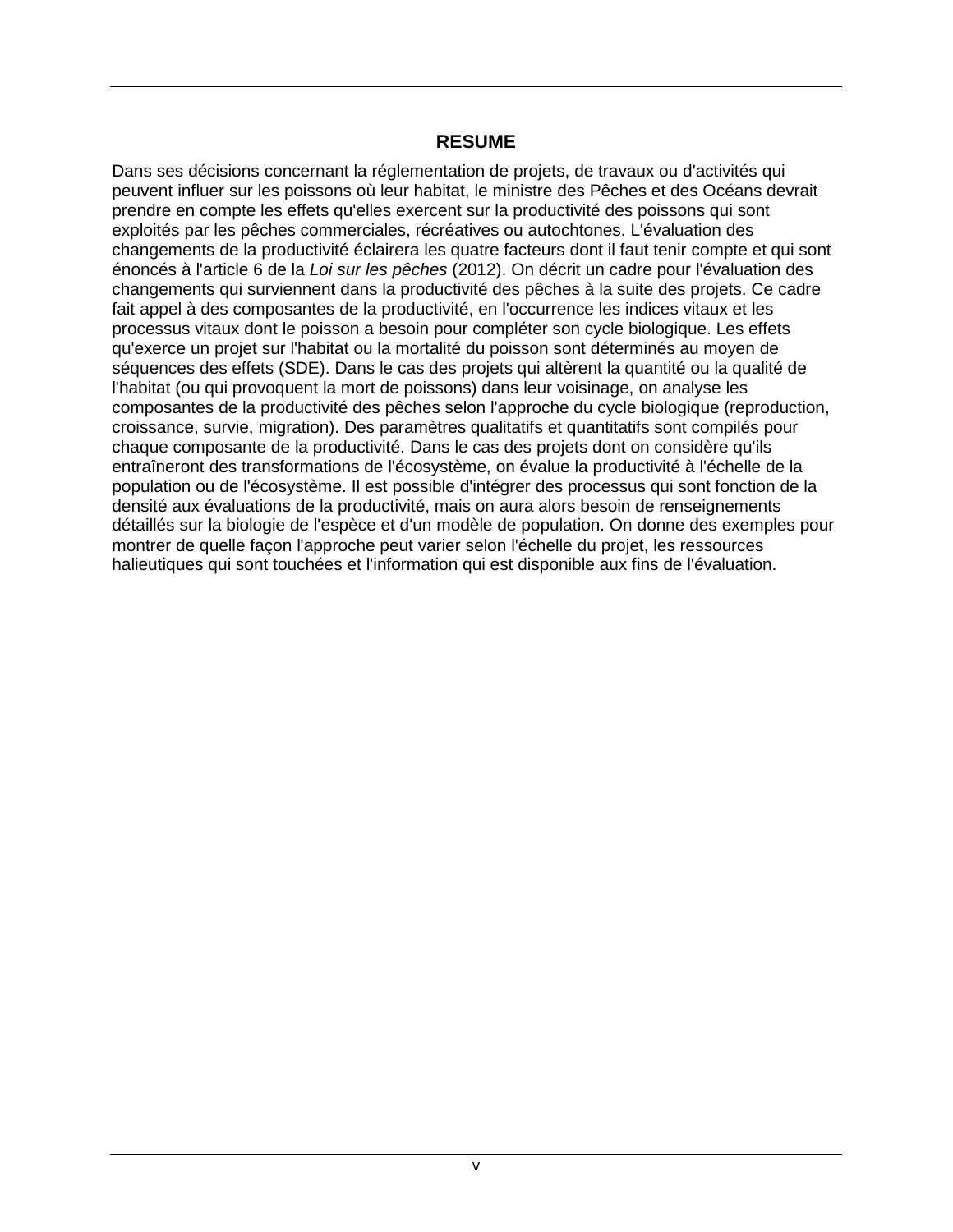## **INTRODUCTION**

<span id="page-5-0"></span>Human activities in or around fish-bearing waters have the potential to affect the capability of those waters to produce fish for fisheries. Such activities will be managed through the Fisheries Protection Provisions (FPP) of the 2012 amendments to Canada's *Fisheries Act*. Section 6.1 of the *Act* sets out the purpose of the Fisheries Protection Provisions, which is to guide decisionmaking such that the sustainability and ongoing productivity of commercial, recreational and Aboriginal fisheries is maintained (Box 1; key definitions are provided in Box 2). As part of the science advice to support policy development for the FPP, the ecological concept of ongoing productivity of fisheries was described and interpreted (DFO 2013; Randall et al. 2013). In addition to conceptual definitions, various ways that productivity could be evaluated were listed, ranging from habitat-based approaches to more direct productivity-based metrics. It was proposed that the choice of metric would depend on the risk to fisheries productivity, data availability, the spatial scale and the nature of the project. The new provisions of the *Fisheries Act* imply that the focus for evaluation will be on effects of projects on fish populations and fisheries. This new fisheries-based approach differs from the habitat-based *Policy for the Management of Fish Habitat* (Habitat Policy, DFO 1986); however, Randall et al. (2013) suggest in many cases approaches and metrics from the previous Habitat Policy can be adapted for use under the FPP.

Science-based guidelines for choosing direct or surrogate indicators of productivity are important for policy development (DFO 2013). In the context of this paper, guidelines are criteria to ensure consistency of approach regardless of location or spatial scale. Projects (sometimes called works, undertakings, activities; w/u/a) that affect fish habitat can be classified into one of three types: 1) projects that reduce habitat quantity and carrying capacity; 2) projects that affect habitat quality and fish vital rates (i.e., stress, mortality); and 3) projects with impacts on scales large enough to result in ecosystem transformation (DFO 2013). Indicators or metrics of productivity should be informative, regardless of the project type. Accordingly, suggestions are made for the approach for assessing productivity and potential metrics for each project type. Our approach to assessing productivity is generic, but there is sufficient detail to allow application of an array of approaches across ecosystems and project types.

#### **Box 1. Key sections of the** *Fisheries Act* **(2012).**

Section 6.1 The purpose of section 6, and of the provisions set out in that section, is to provide for the sustainability and ongoing productivity of commercial, recreational and Aboriginal fisheries

Section 6: …..Minister shall consider the following factors:

(*a*) the contribution of the relevant fish to the ongoing productivity of commercial, recreational or Aboriginal fisheries;

(*b*) fisheries management objectives;

(*c*) whether there are measures and standards to avoid, mitigate or offset serious harm to fish that are part of a commercial, recreational or Aboriginal fishery, or that support such a fishery; and

(*d*) the public interest.

Guidance on metrics of productivity builds on existing tools to assess impacts on fish habitat, and in particular makes use of Pathways of Effects (PoE) diagrams. A series of PoE diagrams have been developed for common activities associated with a broad range of in-water and landbased activities. PoE diagrams describe the type of cause-effect relationships that are known to exist and the mechanisms by which anthropogenic stressors ultimately lead to effects in the aquatic environment. Each pathway represents an area where mitigation measures may be applied to reduce or eliminate a potential effect. When mitigation measures cannot be applied,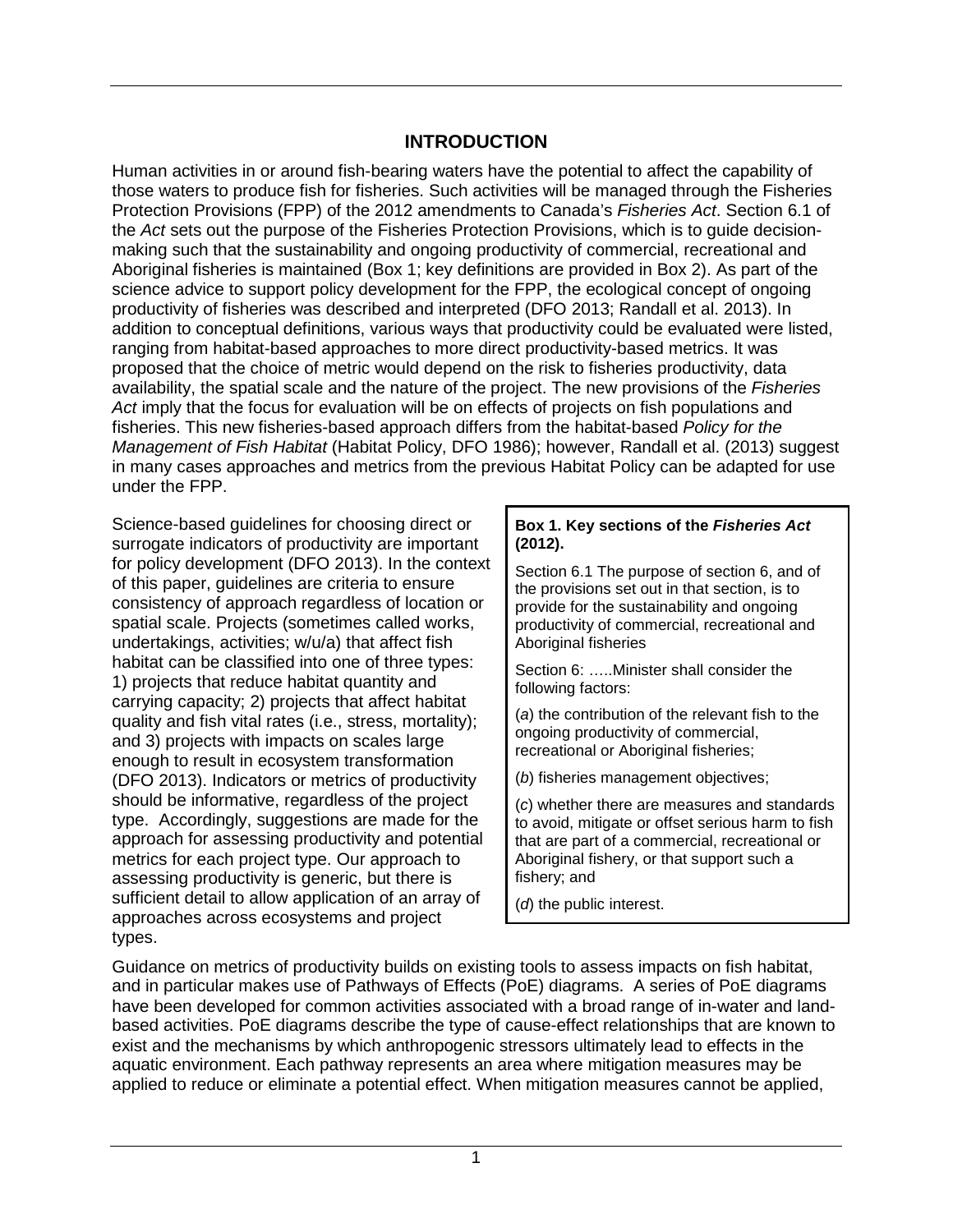or cannot fully address a stressor, the remaining effect is referred to as a residual effect which has the potential to be considered serious harm to fish (see box 2).

Building on the general definition of fisheries productivity (DFO 2013), the objective of this paper is to develop a framework for the assessment of changes in productivity caused by the residual effects of development projects. We use the PoEs as the bridge between project impacts and fisheries productivity and identify indicators and metrics that can be used to directly or indirectly estimate fisheries productivity.

We note for many projects that metrics will likely serve two roles. First, during the assessment stage, metrics will be used to predict changes to productivity; these predictions

#### **Box 2. Key definitions from the**  *Fisheries Act* **(2012):**

**Serious harm to fish** is the death of fish or any permanent alteration to, or destruction of, fish habitat

**Fish habitat** means spawning grounds and any other areas, including nursery, rearing, food supply and migration areas, on which fish depend directly or indirectly in order to carry out their life processes

will be used to assess the factors outlined in *s. 6* of the *Act* (Box 1) that the Minister must consider in making regulatory decisions. In particular, the contribution of relevant fish and the determination of how much offsetting may be required may involve productivity metrics. Secondly, some form of follow-up monitoring may be required to determine if the initial predictions were accurate, and to evaluate whether mitigation or offsetting activities are effective. For this use, field-based measurements will be used to assess change associated with the project. The information used in each of the stages need not be identical, but there will be a need to relate predictions to monitoring results.

# **PRODUCTIVITY ASSESSMENT**

### <span id="page-6-0"></span>*In this section we decompose the broad definition of fisheries productivity.*

Randall et al. (2013) define fisheries productivity as "the sustained yield of all component populations and species and their habitat which support and contribute to a fishery". However, assessments at the scale of a fishery are only likely for the largest projects, or for those that pose significant risks (Randall et al. 2013). A defensible process is needed to consider effects on fisheries productivity at a scale that is close to that of the project itself. At these smaller scales, metrics for assessment are more likely to be surrogates for effects on productivity that can potentially be scaled up to effects on fisheries yield.

The life cycle of a typical fish species can be used as a template for considering the assessment of project-induced impacts on fisheries productivity. Fisheries productivity results from individual fish completing their life cycle, and having vital rates (reproduction, growth, survival, etc.) that are sufficient to generate a sustainable yield at the population level. Our approach is consistent with the definition of fish habitat in the *Fisheries Act* (Box 2), which includes any habitat needed to sustain life stages and processes of fish populations.

We develop a general model of fish life history patterned after a typical freshwater fish. In this model (adapted from Shuter 1990 and Hayes et al. 2009), each major life stage and the population processes and vital rates that contribute to the completion of the life cycle are identified. We assume recruitment to the adult population results from a combination of survival and growth in the larval and juvenile stages as well as the completion of necessary movements or migrations. These vital rates are also required for the adult stage, as well as the additional requirement for reproduction.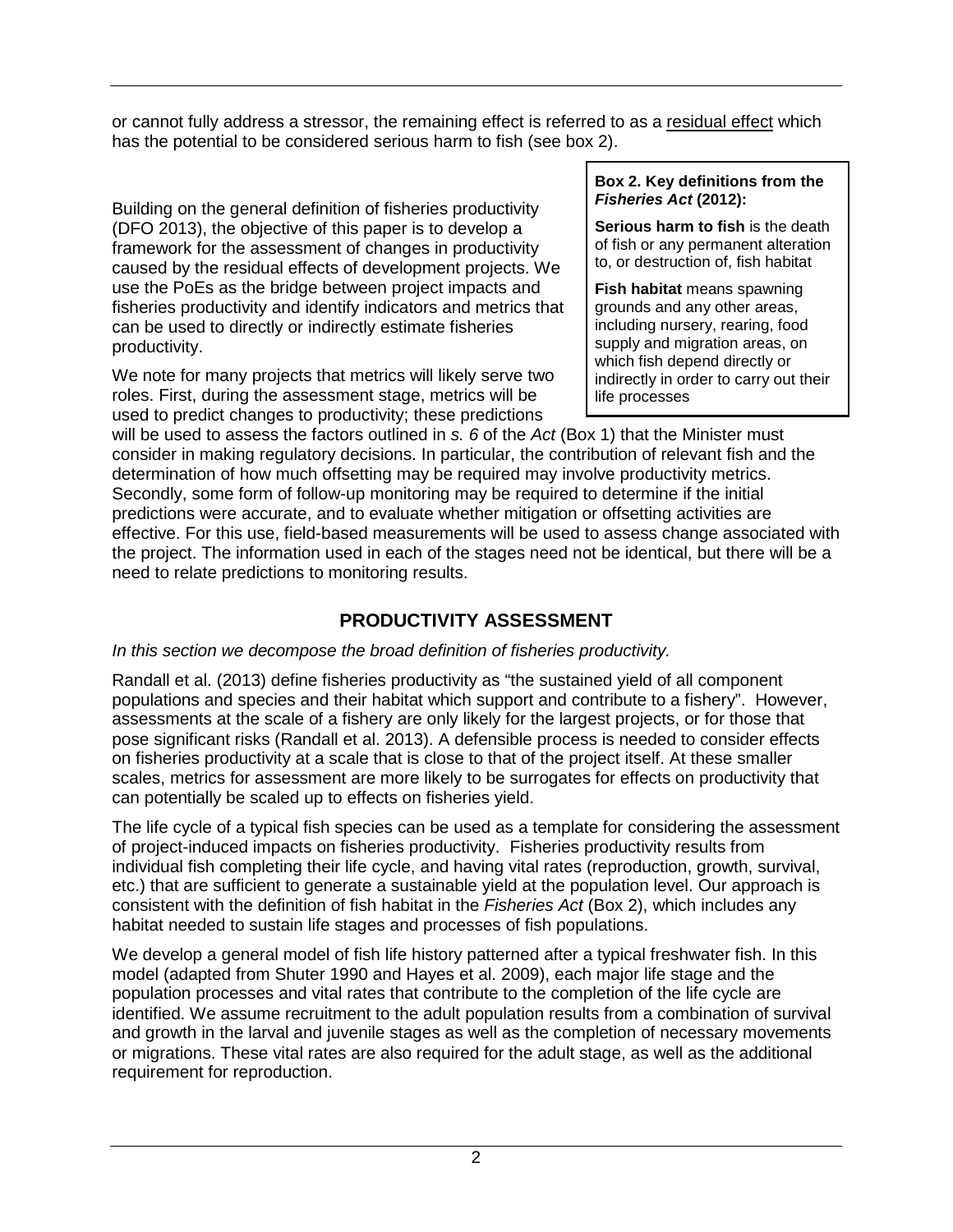Recruitment is often affected by density-dependent processes (Box 3); these are usually due to some form of habitat limitation that causes growth or survival to decrease with increasing abundance (Shuter 1990). Density-dependent processes such as growth or space limitation can also occur in the adult stage. These processes could have some feedback on yield and reproductive potential or spawning success. Density-dependent processes are more fully explained in Appendix 2, along with options to manage those effects. For most cases the presence of compensatory processes will not affect the choice of metrics, although it may affect the scale and scope of the productivity assessment as compensation can modify the severity of a project's impact on fisheries productivity (Shuter 1990).

We define a *component of productivity* as an aspect of fish population productivity (e.g., growth, survival, individual performance, migration, reproduction) that may be altered by a change in conditions caused by a proposed project (these are the "key components of population production" in Minns et al. [2011]). Major vital rates may be broken out into sub-components of productivity that can be used if sufficiently detailed information is available. An adverse change in a component of productivity is expected to have some effect on fisheries productivity, although the effect will depend on which components are involved, their interaction, and the magnitude and scale of the change.

**Box 3: Density-dependence**. If a vital rate changes with population abundance or density, it is referred to as a density-dependent process. Often a limiting element in the environment (food, space) causes vital rates to decline with increasing abundance. In fisheries science these are referred to as compensatory, because population productivity will increase with decreasing abundance, thus serving to compensate for fishing mortality.

Major components and subcomponents of productivity from the model of Figure 1 are listed in Table 1, and some of the

mechanisms that can cause a reduction in productivity are shown. Table 1 is not comprehensive, but does show the most common ways productivity may be affected. Later in this paper we identify linkages between the components of productivity and the PoE endpoints.

Projects that cause changes in *habitat quality* affect density-independent components of reproduction, growth, performance and survival by a variety of mecahnisms listed in Table 1. Also shown are non-habitat based mechanisms that contribute directly to mortality. Projects that cause a decrease in *habitat quantity* are those that cause a decrease in the supply of habitat, potentially resulting in a density-dependent limitation caused by a reduction in carrying capacity. Included under the migration heading are mechanisms that restrict access to habitats; these also serve to reduce habitat supply. Some changes to habitat quality may also affect carrying capacity if the change affects the capacity of the habitat to support fish. For example, a reduction in habitat structure (pools and cover) will likely lower the carrying capacity of the habitat without affecting quantity (defined as wetted area).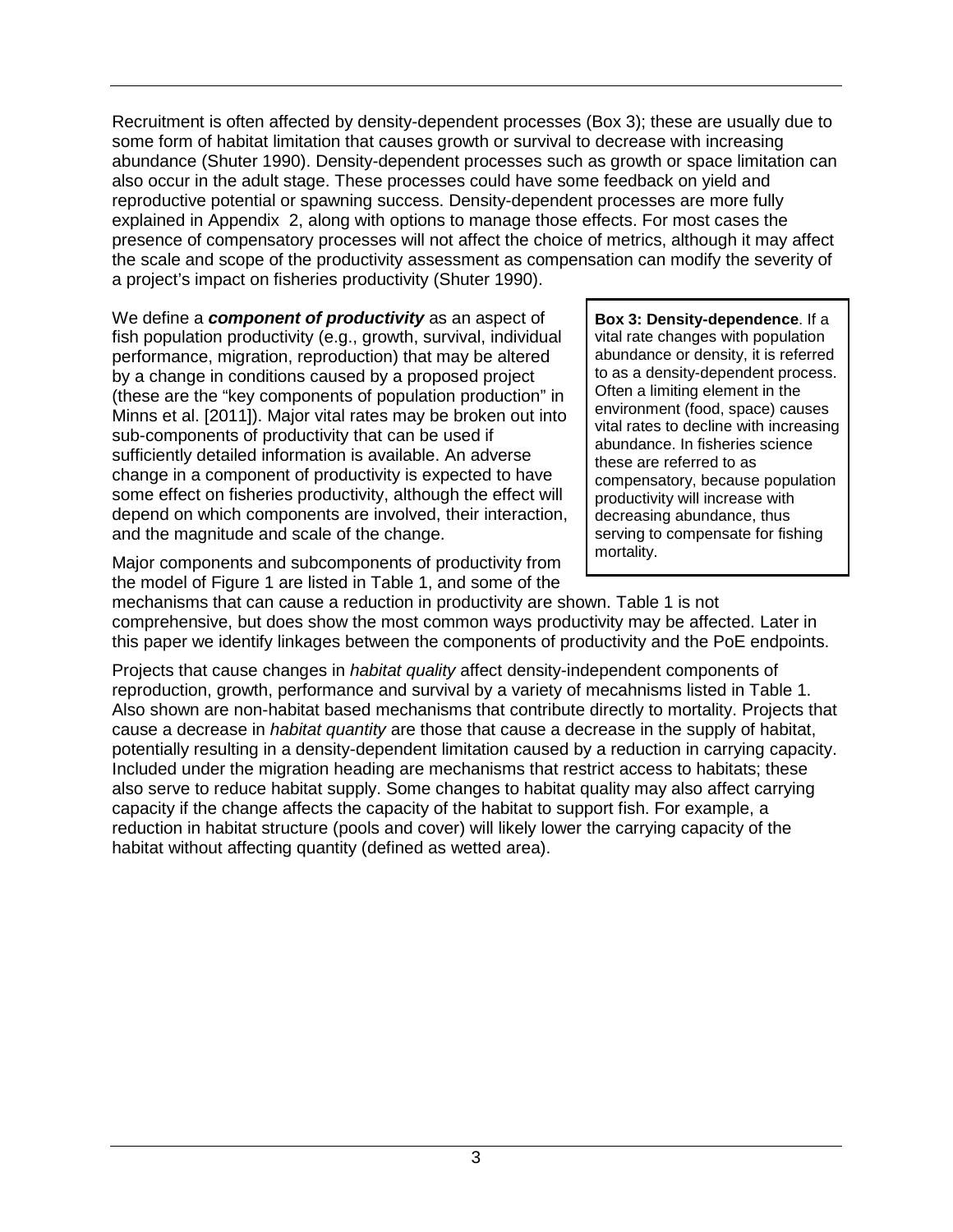

*Figure 1. Generic life cycle model for a freshwater fish, showing the major components of productivity. Life cycle is divided into juvenile (before recruitment) and adult stages, and in each stage there are density-dependent and density-independent processes. Individual performance refers to densityindependent growth, body condition, parasite burdens, stress or other factors that affect individual fitness. Fisheries productivity may depend on more than one species or population, potentially requiring the use of more than one model for the assessment.*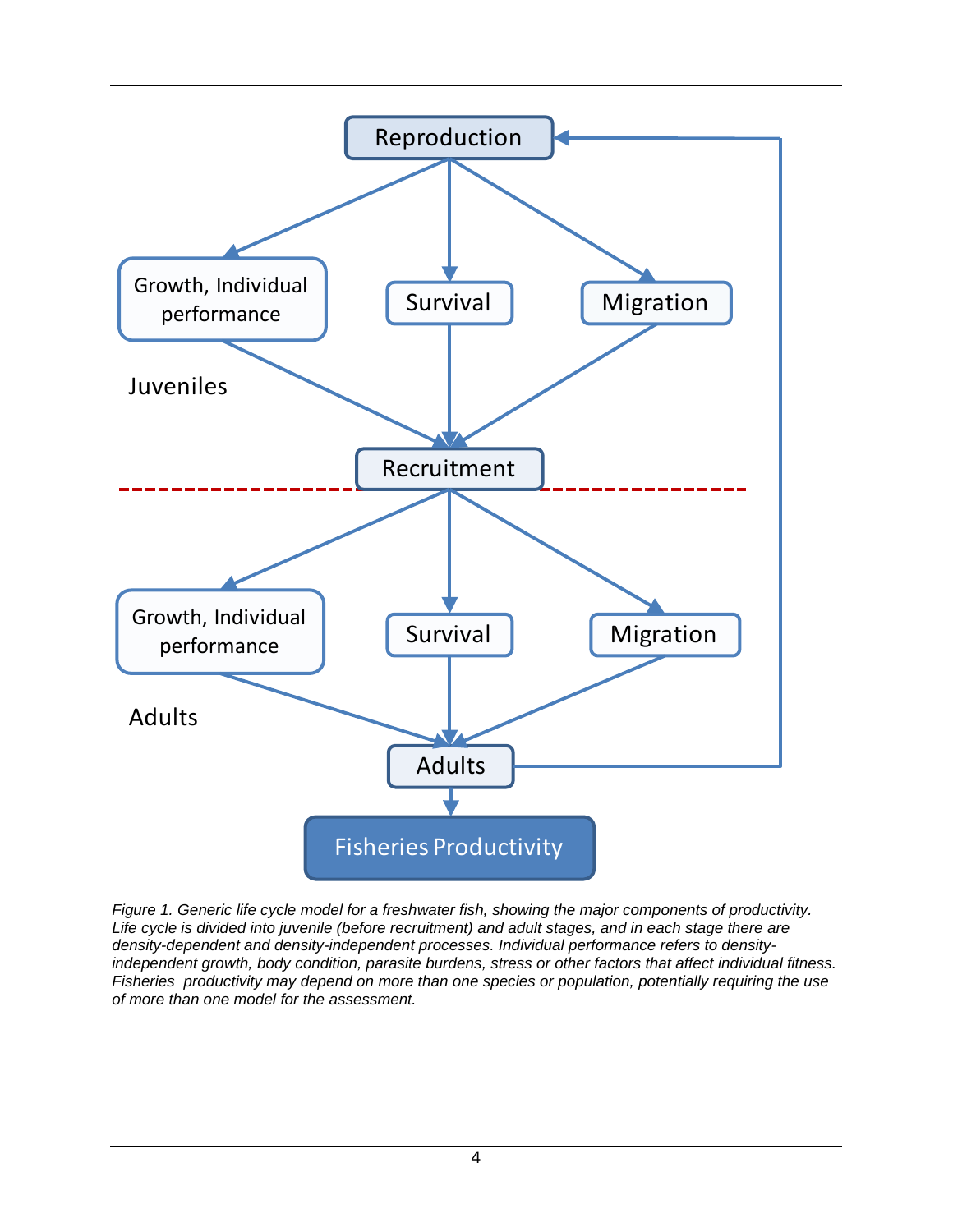| <b>Component of</b><br><b>Productivity</b> | <b>Sub-components</b>                  | <b>Mechanism</b>                                                  |  |
|--------------------------------------------|----------------------------------------|-------------------------------------------------------------------|--|
| Growth                                     | Food supply                            | Reduction of food quality                                         |  |
|                                            |                                        | Reduction of food quantity                                        |  |
|                                            | Efficiency                             | Reduction in foraging efficiency                                  |  |
|                                            |                                        | Reduction in bioenergetic efficiency                              |  |
| Individual<br>performance                  | <b>Stress</b>                          | Suboptimal environmental conditions                               |  |
|                                            | <b>Disease</b>                         | Increase in infection, severity of disease                        |  |
| <b>Survival</b>                            | Direct mortality                       | Direct mortality by project                                       |  |
|                                            |                                        | Increase in predation                                             |  |
|                                            |                                        | Exceedance of environmental tolerances                            |  |
|                                            | Reduced habitat<br>quality or quantity | Habitat supply limitation                                         |  |
| <b>Migration</b>                           | <b>Habitat isolation</b>               | Blocking of passage                                               |  |
|                                            | Reduced migration<br>success           | Deterioration in migration conditions                             |  |
| <b>Reproduction</b>                        | Adult maturation<br><b>SUCCESS</b>     | Sub-optimal environmental conditions                              |  |
|                                            | Spawning habitat                       | Reduction in spawning habitat quality                             |  |
|                                            | quality and quantity                   | Reduction in spawning habitat quantity, egg or larval<br>survival |  |

*Table 1. Relation between components and subcomponents of fisheries productivity and a list of mechanisms that cause changes in productivity.* 

### **INDICATORS, METRICS AND MEASUREMENTS**

<span id="page-9-0"></span>*Different measures for assessing productivity are defined and described.*

A prediction of the change in a component of productivity may be needed for the evaluation of a project. Different types of information may be used for the prediction and measurement of change. To avoid confusion, definitions of key terms are provided in Box 4, and are fully described below.

**Qualitative or heuristic indicators** are used to qualitatively predict the change in a component of fisheries productivity. In these cases the indicators will be descriptive and may be unitless. Examples might include the general terms "growth", "stress" or "food supply". Heuristic indicators may be used when the ability to make precise or quantitative predictions is limited by the lack of data or understanding, or when the impact is multidimensional and no single metric can capture the changes. Qualitative measures may also be appropriate when the risks associated with a particular stressor are small. Qualitative indicators are usually informed by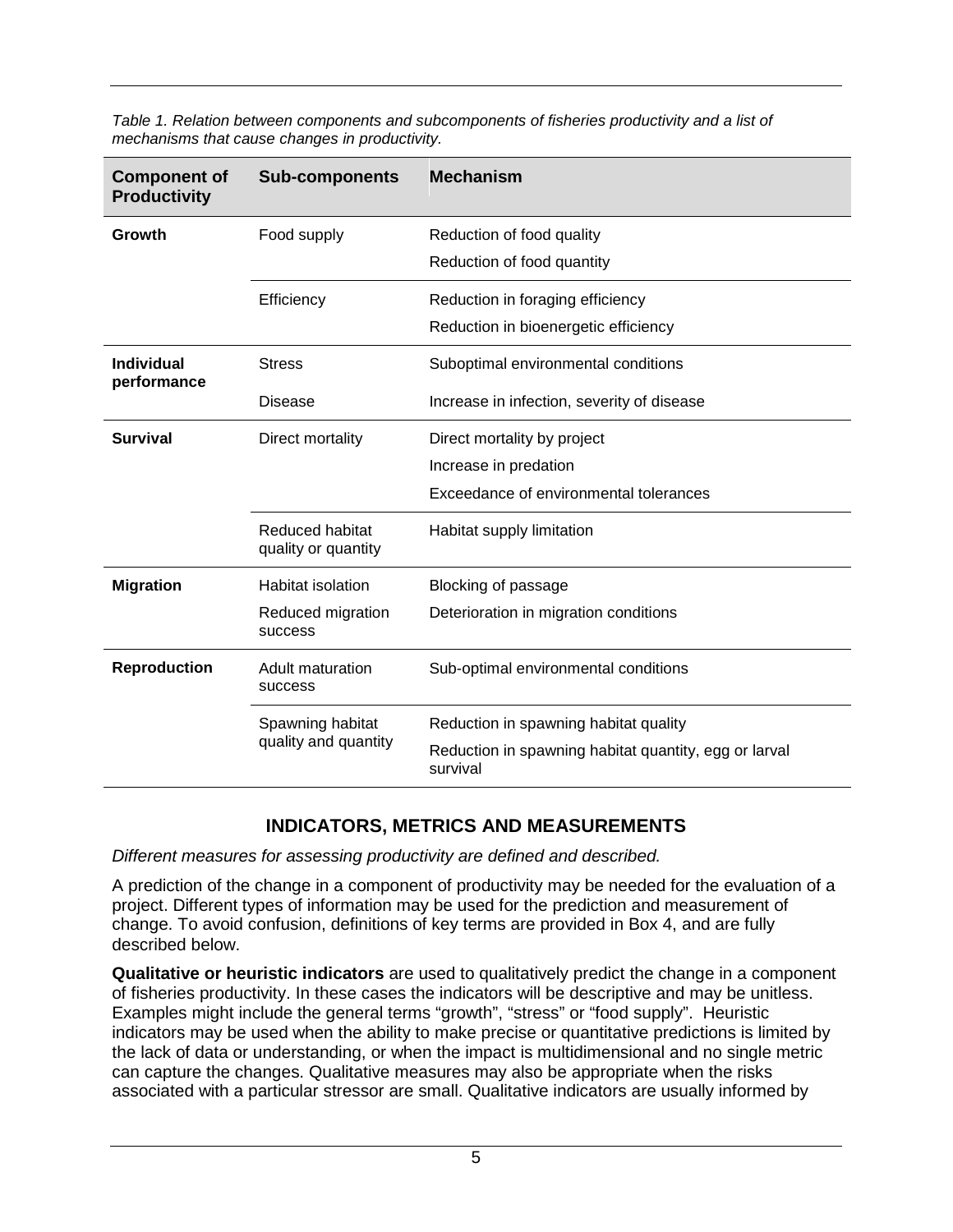causal linkage analysis that identifies a link between a measure of productivity and the change in habitat or fish populations caused by the project (Koops et al. 2013a). The analysis will usually be based on summaries of existing literature using a weight of evidence approach (Koops et al. 2013b). Analyses using heuristic metrics will likely only provide information on the direction of the expected response and a qualitative assessment of the severity of the change for the exposed segment of the population.

**Quantitative Indicators**: It may be possible to quantitatively predict or estimate the impacts of a project on a component of fisheries productivity because the scale and magnitude of the change caused by the project can be accurately described and the relation between the change and the component of productivity is sufficiently well defined. Quantitative indicators are comprised of one or metrics. For prediction of a project's residual impact, general, non site-specific models may be used, or metrics may be based on pre-project field measurements and predictions of changes caused by the project. For example, estimates of abundance, size or other characteristics made during the pre-project stage will form the information base to predict change as a consequence of the project.

Quantitative indicators can be also be based on quantities that can be measured in the field during baseline assessments and as part of post-project monitoring programs. These types of indicators are used

### **Box 4. Definitions:**

**Measurements** are taken in the field and describe the current state of the ecosystem or its biota. Examples include fish abundance or discharge.

**Metrics** are used to evaluate change. A metric can be derived from beforeafter field measurements (e.g., change in fish abundance), or can be estimated from baseline measurements and a predicted or modelled effect.

**Indicators** are more general quantities used to evaluate changes in fisheries productivity. Indicators may be comprised of one or ?quantitative metrics, or may be more qualitative in nature (cf. "% change in LWD", "loss of structure").

<span id="page-10-0"></span>for follow-up monitoring or adaptive management programs.

# **COMPONENTS OF PRODUCTIVITY AND THE PATHWAYS OF EFFECTS**

#### *In this section we link the end points of the Pathways of Effects to the components of productivity.*

Pathways of Effects are an important conceptual tool for identification and organization of possible effects of a project on fish and fish habitat (Table 2). Most of the endpoints of the PoEs are changes to habitat or environmental conditions (e.g., Fig. 2). In the assessment of a project the pathways are screened for those that are not relevant or for which the effects can be mitigated. For the remaining pathways (the "residual effects"), the predicted change in fisheries productivity may need to be analyzed for consideration under section 6 of the *Fisheries Act*.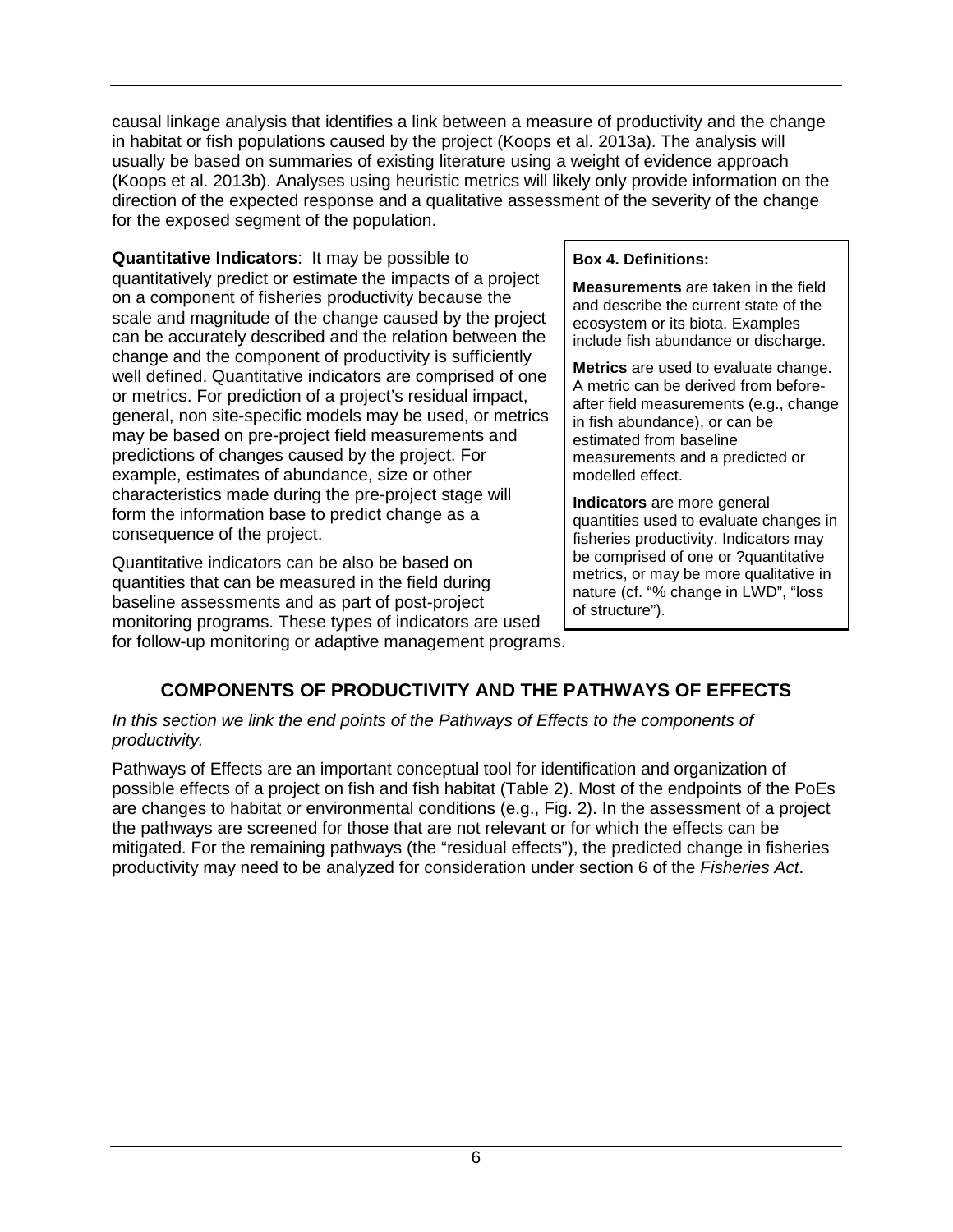*Table 2. List of current Pathways of Effects available on the DFO website. An example PoE diagram is shown in Fig. 2.*

| In-water activities                          | <b>Land-based activities:</b>               |
|----------------------------------------------|---------------------------------------------|
| Addition or removal of aquatic vegetation    | Cleaning or maintenance of bridges or other |
|                                              | structures                                  |
| Change in timing, duration and frequency of  | Excavation                                  |
| flow                                         |                                             |
| Dredging                                     | Grading                                     |
| Fish passage issues                          | <b>Riparian Planting</b>                    |
| Marine seismic surveys                       | Streamside livestock grazing                |
| Organic debris management                    | <b>Vegetation Clearing</b>                  |
| Placement of material or structures in water | Use of explosives                           |
| Placement of marine finfish aquaculture site | Use of industrial equipment                 |
| Structure removal                            |                                             |
| Wastewater management                        |                                             |
| Water extraction                             |                                             |
| Aquaculture                                  |                                             |
| Renewable Energy                             |                                             |

#### [DFO Habitat website](http://www.dfo-mpo.gc.ca/science/enviro/habitat-eng.htm)



*Figure 2. Example Pathways of Effects diagram for the placement of structures in water. Ovals are the endpoints that identify ways that the activity can affect fish or fish habitat.*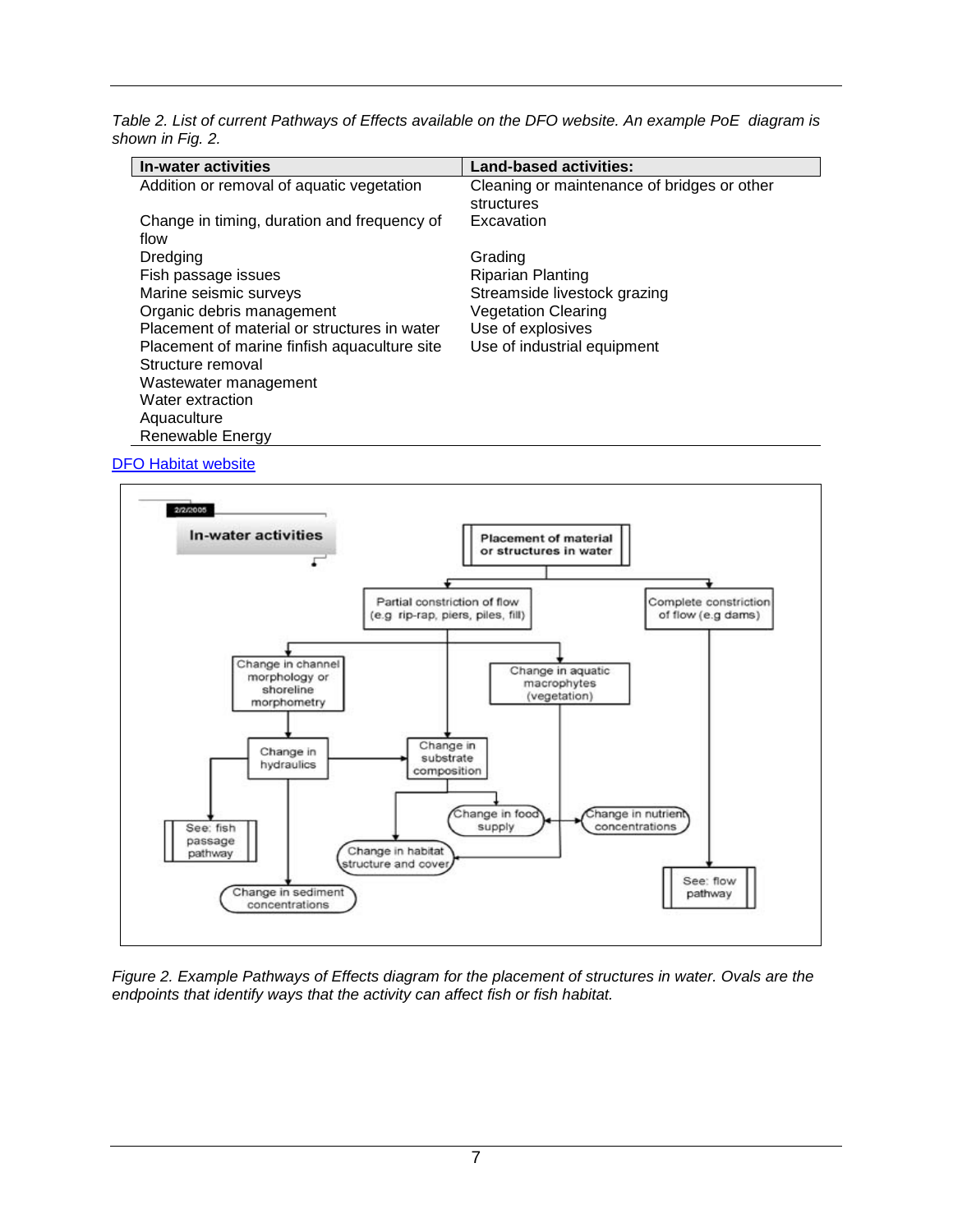The framework to link PoEs to fisheries productivity is outlined in Koops et al. (2013a) and DFO (2013) where productivity-state functions are used to specify causal relations between a change in a habitat or environmental condition and a change in a component of productivity. PoE endpoints can be used as inputs to the x-axis of those productivity-state relationships (Fig.3).

Koops et al. (2013a) found most projects with potential residual effects that DFO has reviewed can be reduced to eight categories of impact type. Appendix Table 1 lists these, the relevant PoE diagrams and endpoints, and the corresponding potential effects on fish or fish habitat.

Endpoints of existing PoE diagrams are listed in Appendix Table 2 in decreasing order of frequency of occurrence for PoEs listed in Table 2. Potential mechanisms for each endpoint, which help identify more precisely how residual effects of a project could affect fish or fish habitat, are also identified in Appendix Table 2.



*Figure 3. Hypothetical productivity-state curve illustrating the relation between PoE endpoints, indicators and productivity. This figure illustrates how the productivity-state relations of Koops et al. (2013b) fit into the framework of using PoEs and components of productivity. The curves are hypothetical but indicate linear and non-linear (with threshold) forms are possible.*

The productivity-state relation links a component of productivity for a CRA fisheries species to a residual effect identified by the PoE analysis (Fig. 3). PoE endpoints or the mechanisms for each endpoint listed in Appendix Table 2 can be used as qualitative or descriptive indicators in data-poor situations. For cases where more precise predictions of change are available, we also propose quantitative indicators and measurements for the PoE endpoints in the third column of Appendix Table 2. For each entry the corresponding components and subcomponents of productivity that might be affected by the change identified by the PoE (the Y-axis of Figure 3) are shown. Pairs of PoE endpoints and components of productivity form the axes for the appropriate productivity-state relations for the project.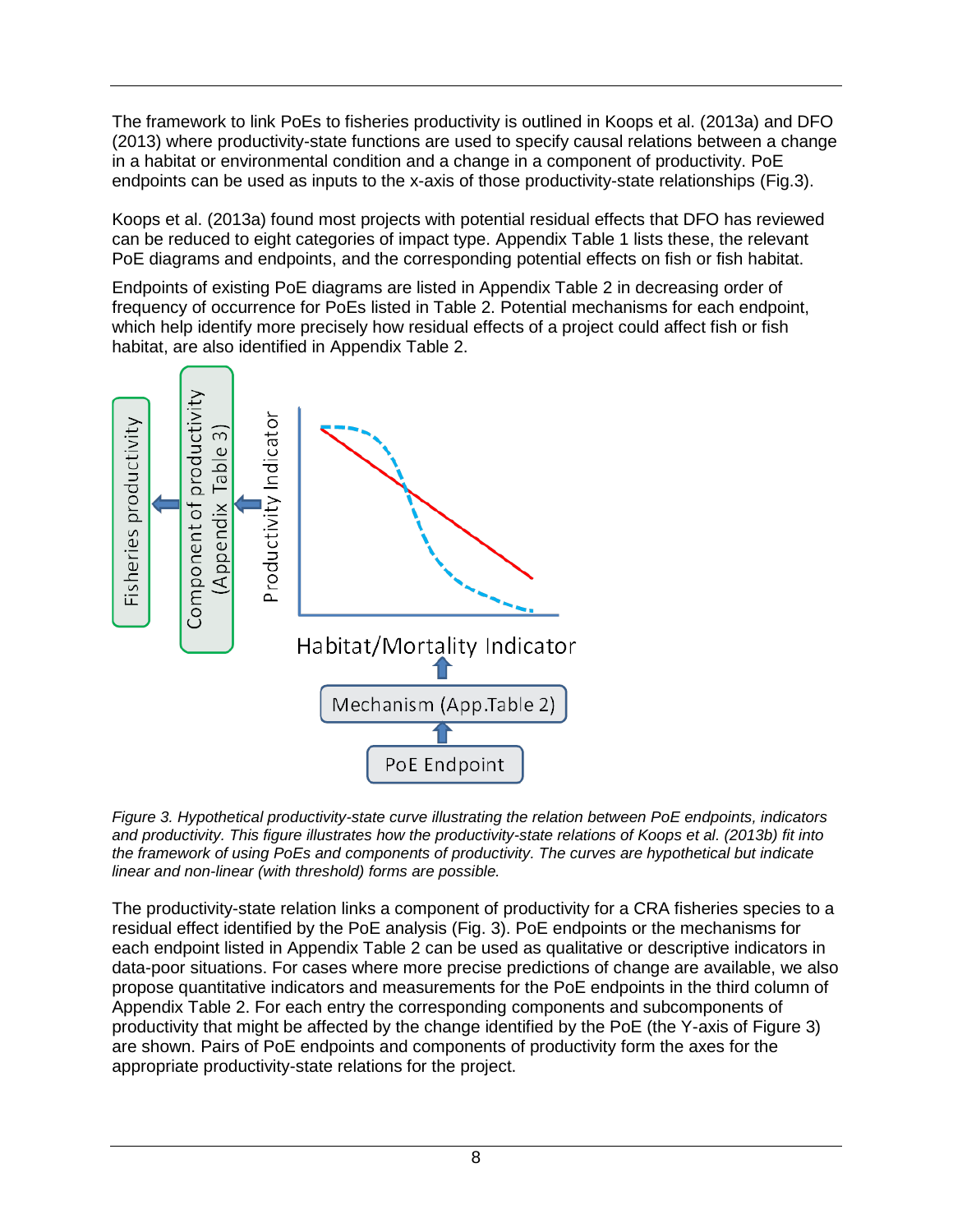# **PRODUCTIVITY ASSESSMENTS**

<span id="page-13-0"></span>*In this section productivity assessments for the three classes of projects are described.*

Randall et al. (2013) classified development projects into three groups and briefly outlined the data requirements and indicators that might be needed for assessment and monitoring. In this section we consider in more detail how the process described above can be used for each project type.

# <span id="page-13-1"></span>**PROJECTS THAT REDUCE HABITAT QUANTITY**

Many projects that result in reduction in wetted area of habitats that support a CRA fishery fall into the category of "destruction" under the definition of Serious Harm (Box 1). Types of projects that result in loss of habitat area range in spatial scale from localized infill (a few m<sup>2</sup>) to large scale ecosystem loss or conversion (e.g., reservoir). Destruction of habitat can affect fisheries productivity when it causes a loss of carrying capacity, which is expected to result in a direct loss of sustainable yield (DFO 2012, Fig 4). Loss of habitat capacity is one of mechanisms by which productivity can decline (components of productivity, Table 1). Loss of habitat quantity can also occur if habitat becomes isolated by blockages or passage problems.



*Figure 4. Generalized relationship between habitat loss and fisheries productivity. Relative area of habitat loss as indicated in examples of a localized infill, to significant area of change in access, to whole ecosystem destruction or transformation.* 

*Impact assessment*: The POEs relevant to change in habitat quantity are *placement of material or structures in water*, *fish passage issues*, and *offshore renewable energy technologies*. Reduction in habitat quantity is identified in the renewable energy POE, but is an implicit effect in many of the other POEs.

For the *placement of material or structures in water* POE, the endpoint of concern that most closely matches lost habitat (footprint) is the change in habitat structure and cover. Most of the other endpoints of concern are related to habitat quality in the vicinity of the footprint: change in sediment concentration, change in food supply, and change in nutrient concentration. For the *fish passage* POE, the relevant endpoint of concern is change in access to habitat.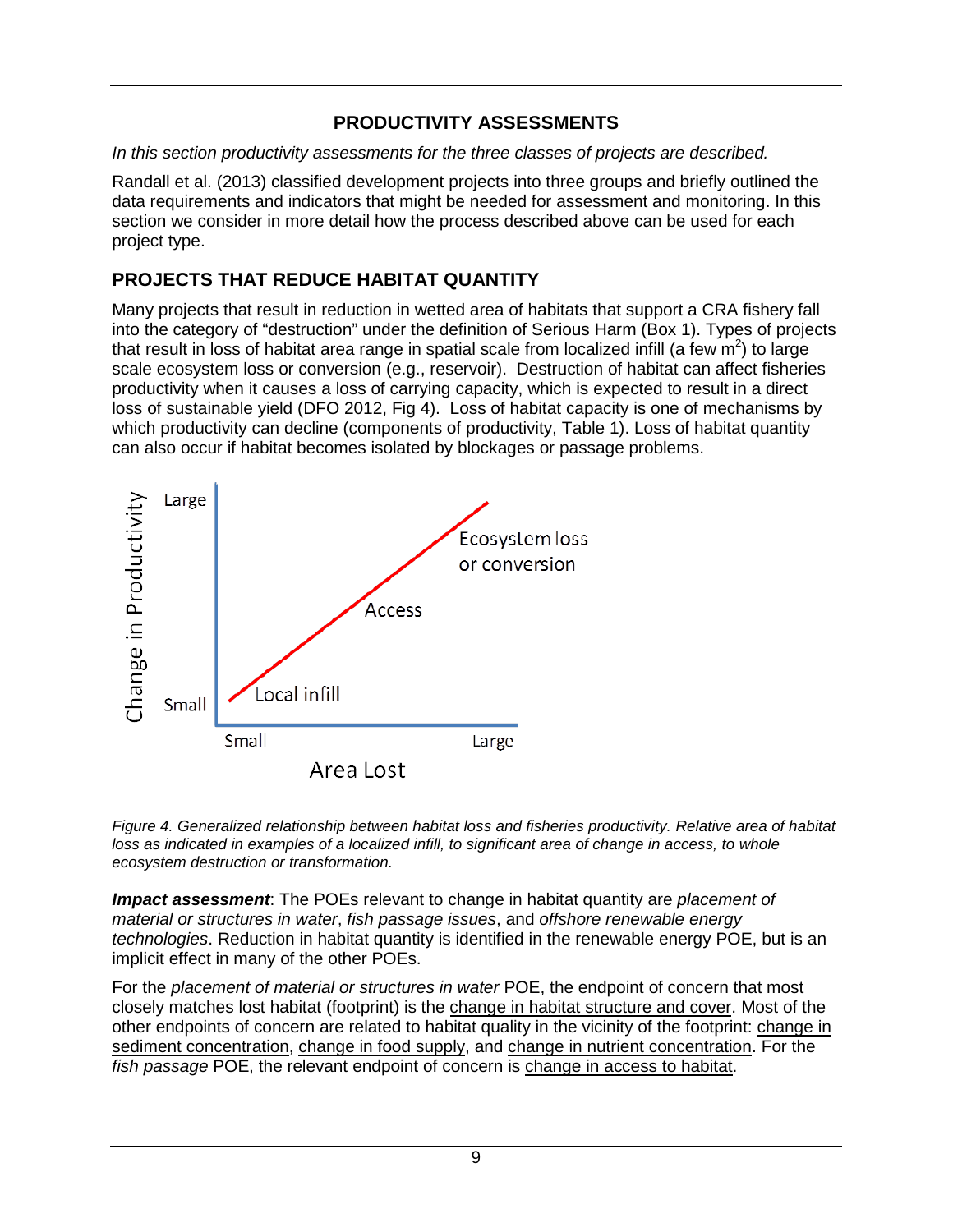*Metrics and analysis***:** For localized projects involving infill or habitat loss, three levels of analysis (requiring different metrics) may be possible, depending on the nature of the project, management decision criteria, and fisheries resources at risk.

*Area-based metrics*. In this case, the area of habitat affected is sufficient for management needs. The primary habitat metric is square metres or hectares of lost habitat.

*Habitat type or quality metrics*. This level of analysis is needed to identify the type and qualities of the affected habitats. Here, the area affected is mapped and characterized by type (for example, spawning, nursery, rearing, migration corridor and food supply) and potentially by quality, usually based on inventory data or relatively simple physical measurements. From these data the relative quality of the lost habitat could be calculated by Habitat Suitability Indices or other measures of habitat quality. Such an analysis could be sufficient for describing the impacts of the project and for the design of measures to offset serious harm to fish.

*Metrics for fisheries productivity*. More direct estimates of the loss of fisheries productivity that are associated with an infill may be required in some cases. To estimate the loss of productivity, estimates or measures of fish production, abundance or yield on an areal basis (per m<sup>2</sup>, or ha) are needed, along with the area of the impact. Two approaches can be used to assess change in fisheries productivity from projects involving infill: a) scaling up from localized units of habitat, and b) scaling down from ecosystem level models or analyses. Examples of the approaches are provided in Box 5:

### **Box 5. Scaling up and scaling down: case studies.**

**Scaling up from regional standards**: In the Great Lakes, infilling of habitats were assessed, pre and post project, by calculating habitat suitability and then quantifying weighted suitable area (WSA) as the product of suitability and area for each habitat type (MacNeill et al. 2008). Impacts to productivity could then be determined by converting WSA to biomass units using a regional benchmark approach (Randall et al. 2013). WSA and predicted biomass are the metrics resulting from the analysis.

**Scaling down from ecosystem-level predictions**: For a project involving infill of a shoreline area of a lake in Newfoundland, unit area of trout biomass could be determined using an empirical model for lake-level abundance (Cote et al. 2011), scaled down to determine the value (biomass) of the infill area. Adjustment for the higher value of near shore relative to offshore habitat could be estimated from literature and regional expertise.

Some examples of empirically based models of productivity for data-rich fishery species that can be scaled down to medium or small spatial scales are listed in Appendix Table 4. Here the productivity value of small quantities of habitat can be calculated using the ecosystem models, potentially modified by additional knowledge about the qualities of the affected habitats.

# <span id="page-14-0"></span>**PROJECTS THAT AFFECT HABITAT QUALITY**

Some projects do not reduce the amount of habitat (defined as wetted area), but alter the characteristics of the habitat, or aspects of the populations in proximity to the project, such that one or more of the components of productivity are adversely affected. Other project types may cause direct or indirect mortality of fish. In both cases a change in fisheries productivity may occur because the project will affect one or more of the key vital rates (e.g., growth, survival, migration, reproduction) of fish populations in the project area.

**Metrics and Analysis:** Similar to the case for the habitat loss, different levels of analysis and metrics may be used depending on the nature and scale of the project, the fisheries resources at risk, and the decisions required.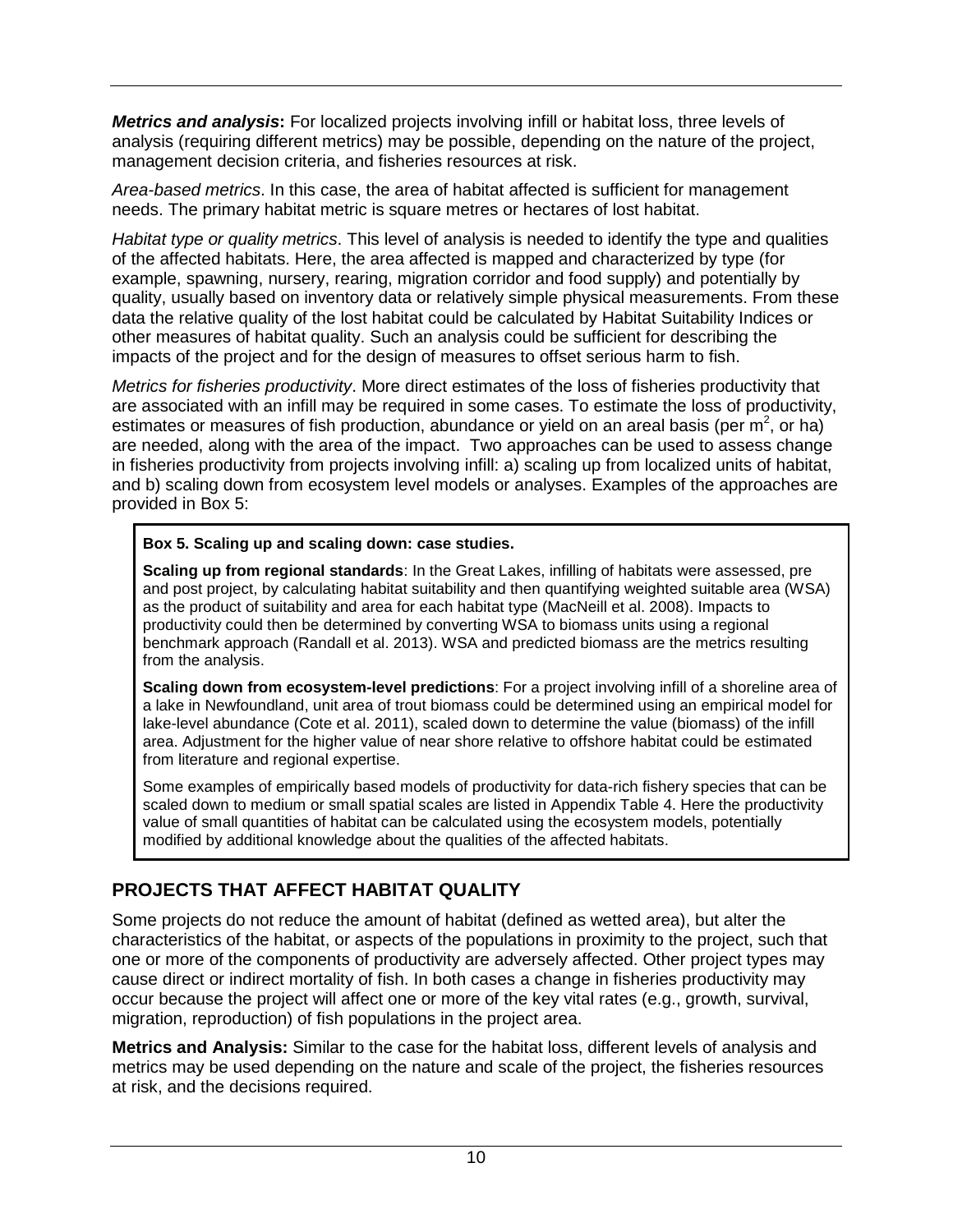*Qualitative directional analysis*. For smaller projects the assessment may be limited to defining the components of productivity likely to be affected, using a POE analysis, and the direction of change. For example, a long-term sediment release might be expected to cause a reduction in the component of productivity "*growth*". However there are a number of mechanisms that can lead to a reduction in growth (food production, foraging efficiency, sub-lethal stress) and in many cases it will be very difficult to combine or integrate these mechanisms to generate a quantitative prediction of a change in mass for an individual species and life stage. In such cases using a qualitative indicator "growth" is appropriate and is scientifically defensible based on causal analysis (a literature-based analysis) that confirms that a cause-effect relation likely exists for each mechanism (Koops et al. 2013b). Proposed qualitative indicators are listed in Appendix Table 3.

*Semi-quantitative analysis.* In cases where the impact (expressed through the PoE endpoint) can be reasonably quantified (e.g., a predicted change in temperature), a semi-quantitative prediction of impact may be adequate for decision-making purposes. This could involve a relative ranking of risk or impact on an ordinal scale (e.g, low-medium-high), based on the magnitude of impact to habitat (or direct effects on fish) caused by the project. The ranking would be informed by the productivity-state relations developed for the impact type (Koops et al. 2013b).

Included in this category are cases where a threshold exists for the x-axis variable (e.g., a change in the flow change, or a temperature limit); exceeding a threshold is assumed to result in an impact to a component of productivity. A precise assessment of the change in productivity is not required as decision-making is based on the threshold for the change in habitat conditions (or mortality).

*Quantitative analysis.* In other situations a quantitative estimate of the impact of the project on an aspect of productivity may be appropriate. Such cases require a quantitative productivitystate relation, reasonably accurate predictions of the change imposed by the project and baseline environmental conditions. For example, if a project causes a change in nutrient levels in a lake, there are a variety of models that can be used to evaluate the impacts on fisheries productivity. Quantitative indicators for productivity can usually be employed in these cases.

# <span id="page-15-0"></span>**PROJECTS THAT RESULT IN ECOSYSTEM TRANSFORMATION**

Projects that result in an ecosystem transformation or remove a significant part of the ecosystem are most often the subject of case-specific studies that are part of a directed Environmental Assessment (EA). These projects by definition change ecosystem structure and function and have a tendency to affect habitat quantity and quality which can alter both productivity and local biodiversity (Randall et al. 2013).

*Impact assessment:* Projects in this category will be subject to a detailed impact assessment. The EA would be expected to include a detailed site description, which would outline the existing biophysical environment, the proposed project design and a prediction of environmental changes expected as a result of the project. Fisheries are generally considered a valued ecosystem component (VEC) within most EAs. Thus, a description of the species present within the project area, their habitat use based on the main life history components (Fig. 1) and their relative importance to existing fisheries will be included. Baseline sampling should yield information that can serve as inputs for the assessment of the change in fisheries productivity as a result of the project.

The PoE framework can still inform the *Fisheries Act* assessment but complex projects can have many impact types. For example, a hydroelectric dam may affect the environment through five of the eight impact types listed in Appendix Table 1 and thus have many PoEs and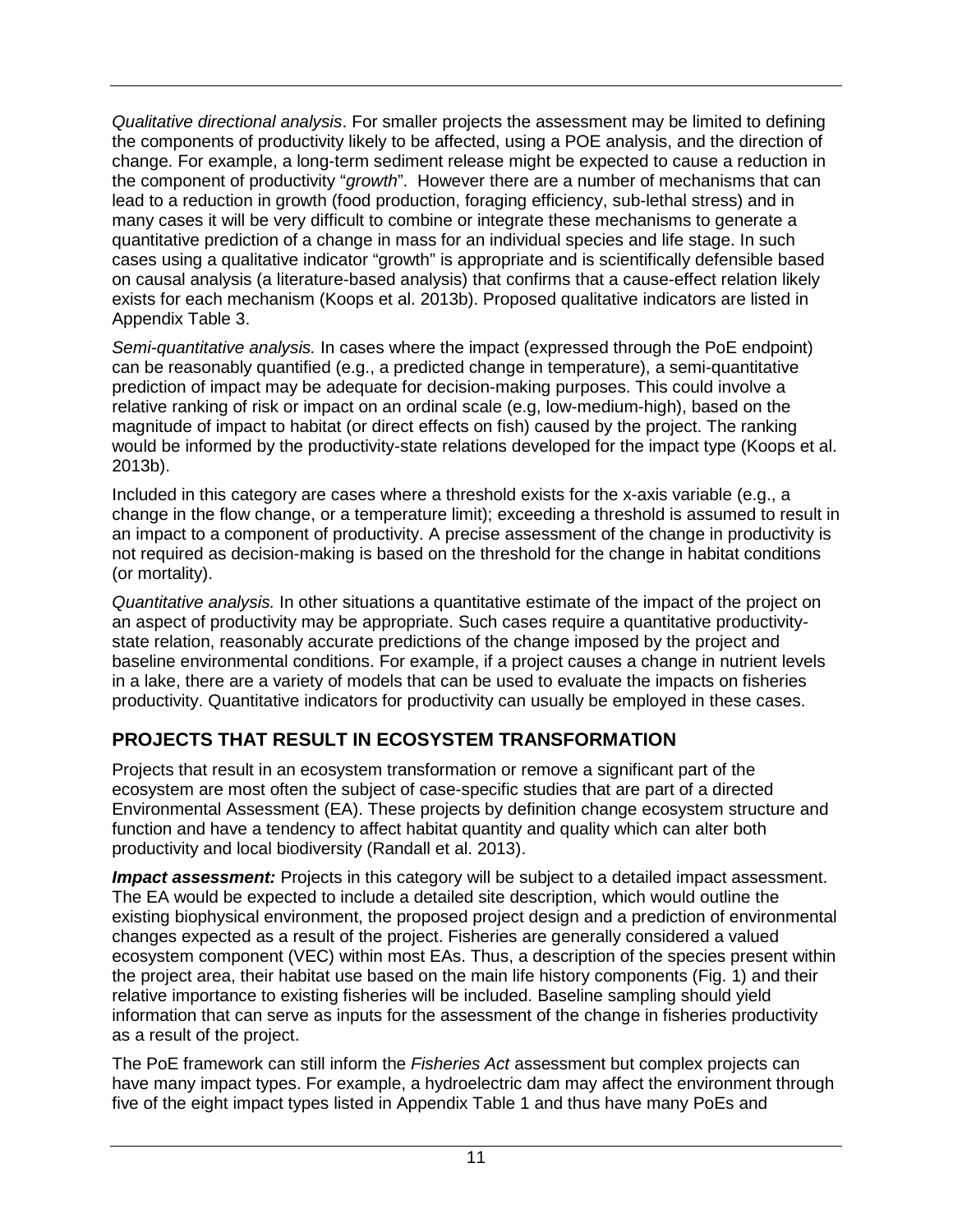endpoints potentially affecting many species. This complexity can also include interactions between the impacts and thus there usually is a need for a ecosystem level assessment which is beyond the scope of process outlined in this paper. These are usually specified in the guidelines for the EA.

*Metrics:* Projects that lead to an ecosystem transformation are likely best evaluated by directly assessing changes in fisheries productivity at the fishery, ecosystem or population scale. Both habitat quantity and quality may change and the quantitative approaches outlined in the previous sections will be employed. In some cases whole ecosystems will be lost and the impact on fisheries productivity can be expressed in terms of fish production or fishery-based statistics such as yield or use. In other cases the ecosystems can undergo large-scale transformations and the change to fisheries can be estimated using productivity or production measures. Bérubé et al. (2005) and McCarthy et al. (2008) provide examples of habitat-based production models for evaluating large hydroelectric projects. Similar approaches include habitat-related biomass, population structure and production/biomass ratios to estimate production (and by inference, potential yield) (Randall and Minns 2000).

Changes in biodiversity will also need to be considered with ecosystem change as there is potential for impacts on fisheries productivity that are not easily captured in typical fish production assessment and modelling. This is especially important when changes to habitat features can be expected to reduce the quality of the habitat for one set of species but improve it for another set (e.g. reservoir creation). However, this is an area where there is little directed research, and there is a need for a focused effort at understanding the nature of the trade-offs. Biodiversity trade-offs in this context are usually considered with respect to the fisheries management objectives of the area where the project is located.

# **DISCUSSION**

<span id="page-16-0"></span>This paper describes a defensible process for linking residual effects of projects to fisheries productivity, and provides a path for evaluating the "contribution of the relevant fish" as required in Section 6 of the *Fisheries Act*. By breaking the PoE endpoints down to specific mechanisms, where appropriate, and by considering the components of fisheries productivity, it then becomes possible to populate the axes of the productivity-state relations of Koops et al (2013a,b).

A summary of the proposed process is found in Box 6.

This report only describes the framework, and there are many issues that need to be resolved (including step 5 in Box 6) before the approach can be fully implemented. Some of these are itemized in the following sections.

#### **Box 6: A summary of the proposed framework for the assessment of project-related effects on fisheries productivity**

- 1. Determine project type (quantity/quality/transformation) and scale
- 2. Use PoEs to determine residual effects (unmitigated effects on fish or habitat), and identify indicators for endpoints
- 3. Identify potential metrics of productivity (qualitative, semi-quantitative, quantitative) based on the appropriate components/ecosystem in question and the residual effects
- 4. Assess impacts to productivity based on project type (see examples in text)
- 5. Combine assessment of effects on productivity from multiple stressors for an overall assessment to be used in the decision framework (new guidance is needed on this step).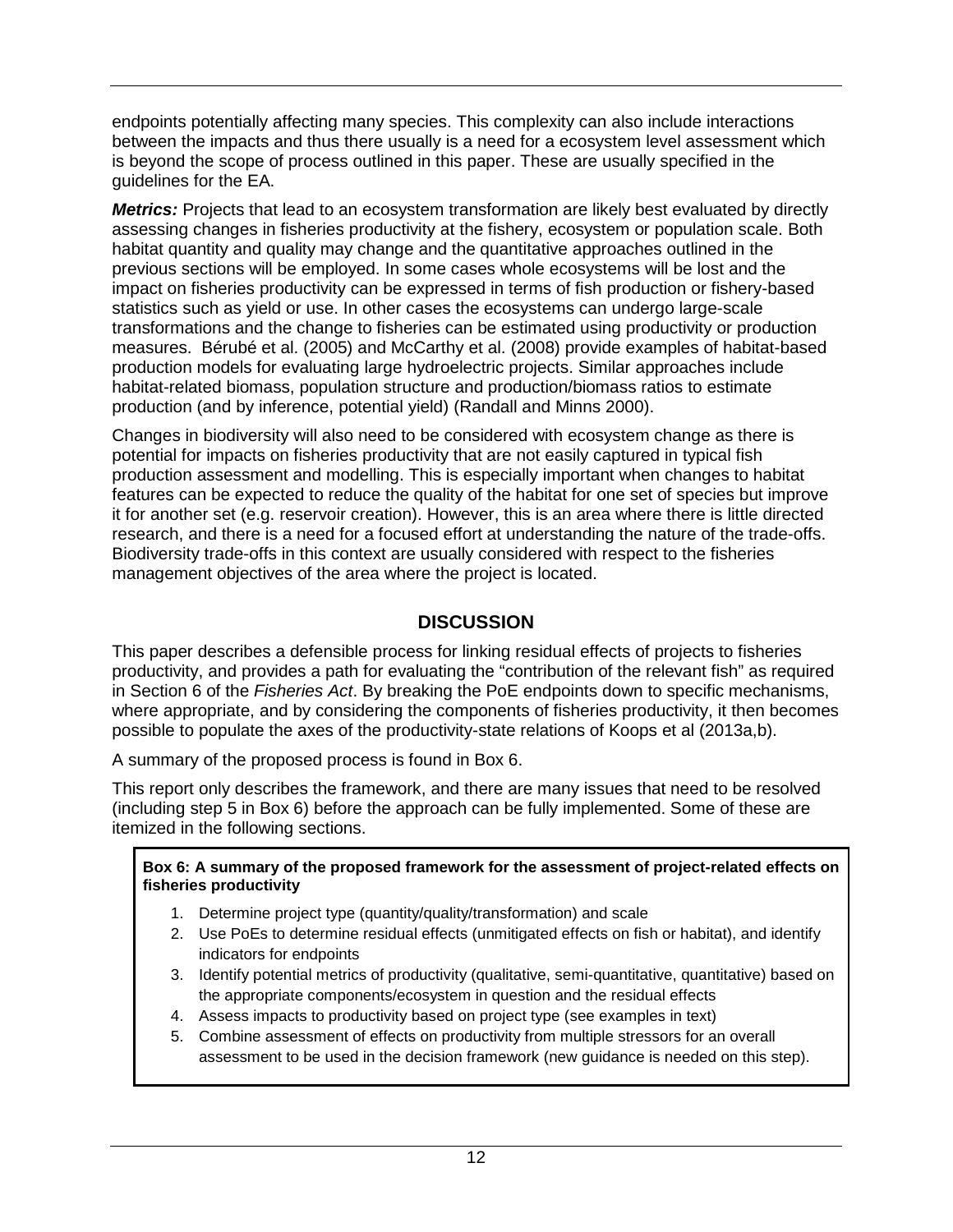Linking indicators to decisions. The best indicators are those that provide sufficient information for effective decision making, but no more (Failing et al. 2003). Detailed, precise and complex indicators are not needed if the fundamental decision being made is at a much coarser scale. At the time of writing (July 2013) the exact decision system that the factors of Section 6 of the *Act* will inform has not be identified. As the policy for the FPP is developed, the nature of the productivity assessments and the information requirements should be further refined to match the decisions to be made.

Quantifying and linking the change in a component of productivity to fisheries productivity. For certain projects a population-level evaluation will be needed. There are at least three considerations that come into play: (1) the magnitude of change in the component of productivity, (2) the sensitivity of overall (fisheries) productivity to a change in the component, and (3) the scale at which the assessment will be conducted. The process for the first consideration is outlined in this paper and Koops et al. (2013a,b), however guidance needs to be developed on estimating or ranking the relative importance of a change in a component of productivity. The importance of scale has been discussed in Randall et al. (2013), and policy guidance regarding the scale of assessment is needed in order to properly evaluate projectrelated effects and their risk to CRA fisheries.

Projects that have more than one residual impact. We have not addressed the common situation of projects with many residual effects, affecting a number of components of productivity. These may include impacts to both habitat quantity and quality, but are not yet on the scale of ecosystem transformation. In some cases there may be merit in accumulating the effects; in other cases the largest effect may effectively overwhelm smaller ones allowing the smaller ones to be ignored. An additional facet to this problem is situations where many, potentially diverse, species are affected. Working backward from the decision that needs be made may be useful in determining how precise and detailed the "roll-up" of multiple effects needs to be.

Incorporating the current state of the fishery, the CRA fish populations, and habitats into the assessments. From a population dynamics perspective impacts of projects may depend on the current status of the population and the habitats they use. For example, if a population is depleted by external factors, compensation will play a lesser role in mitigating impacts. Knowledge of the state of stressors or habitat supply within the ecosystem may also affect decisions. Cumulative effects issues have been identified by Randall et al. (2013) and Koops et al. (2013a).

Assessments involving changes to biodiversity. There is growing evidence (reviewed in Randall et al. 2013) that aquatic biodiversity can contribute to fisheries productivity. This paper does not address how risks to biodiversity should be addressed in this framework, or the types of indicators or metrics that should be used.

<span id="page-17-0"></span>Despite these outstanding issues that need to be resolved in future, this document significantly advances a science-based framework that can be implemented in the near term to assess habitat-related impacts to fisheries productivity, and inform Section 6 of the amended *Fisheries Act*.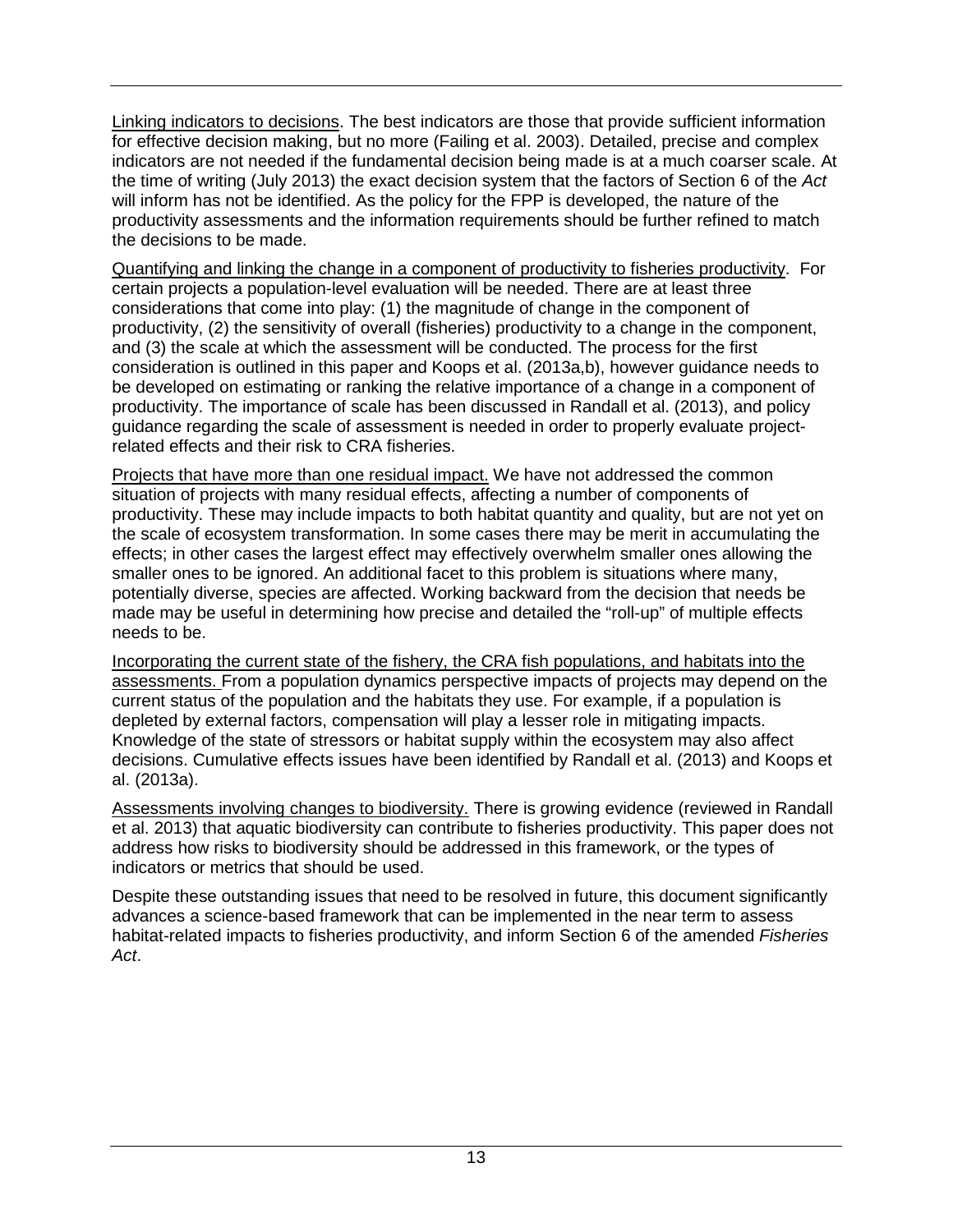## **REFERENCES**

- Bérubé, M., Verdon, R., Durocher, G., and Guay, J.C. 2005. A comprehensive framework for assessing habitat changes in fish habitat productive capacity resulting from large hydroelectric projects. Can. Sci. Advis. Sec. Res. Doc. 2005/051.
- Bradford, M.J., Taylor, G.C. and Allan, J.A. 1997. Empirical review of coho salmon smolt abundance and the prediction of smolt production at the regional level. Trans. Amer. Fish. Soc. 126:49-64.
- Bradford, M.J., B. J. Pyper and K.S. Shortreed. 2000a. Biological responses of sockeye salmon to the fertilization of Chilko Lake, British Columbia. N. Am. J. Fish. Manage. 20:661-671.
- Bradford, M.J., R.A. Myers and J.R. Irvine. 2000b. Reference points for coho salmon harvest rates and escapement goals based on freshwater production. Can J. Fish. Aquat. Sci. 57:677-686.
- Chaput, G., Allard, J., Caron, F., Dempson, J.B., Mullins, C.C., and O'Connell, M.F. 1998. Riverspecific target spawning requirements for Atlantic salmon (*Salmo salar*) based on a generalized smolt production model. Can. J. Fish. Aquat. Sci. 55:246-261.
- Cote, D., Adams, B.K., Clarke, K.D. and Langdon, M. 2011. Salmonid biomass and habitat relationships for small lakes. Environ. Biol. Fish. 92:351-360.
- DFO 1986 Policy for the management of fish habitat. Fish Habitat Management Program.
- DFO. 2013. Science Advice to Support Development of a Fisheries Protection Policy for Canada. DFO Can. Sci. Advis. Sec. Sci. Advis. Rep. 2012/063.
- Failing, L., Gregory, R. 2003. Ten common mistakes in designing biodiversity indicators for forest policy. J. Environmental Manage. 68:121-132.
- Hayes, D. and coauthors. 2009. Linking fish population dynamics to habitat conditions: insights from the application of a process-oriented approach to several Great Lakes species. Rev. Fish. Biol. Fisheries 19: 295-312.
- Koops, M.A., M. Koen-Alonso, K.E. Smokorowski and J.C. Rice. 2013a. A science-based interpretation and framework for considering the contribution of the relevant fish to the ongoing productivity of commercial, recreational or Aboriginal fisheries. DFO Can. Sci. Advis. Sec. Res. Doc. 2012/141. iii + 28 p
- Lester, N.P., Dextrase, A.J., Kushneriuk, R.S., Rawson, M.R., and Ryan, P.A. 2004. Light and temperature: key factors affecting walleye abundance and production. Trans. Amer. Fish. Soc. 133:588-605.
- MacNeill, J.E., Murphy, S., Ming, D. and Minns, C.K. 2008. Analysis of infilling projects affecting fish habitat in the Great Lakes (1997-2001). Can. Manuscr. Rep. Fish. Aquat. Sci. 2840.
- McCarthy, J., LeDrew, B.R., and LeDrew, L.J. 2008. A framework for aquatic habitat classification for large northern ecosystems: application to the proposed Churchill River Power Project, Churchill River, Labrador, Canada. Amer. Fish. Soc. Symp. 49:1041-1057.
- Minns, C.K., Randall, R.G., Smokorowski, K.E., Clarke, K.D., Vélez-Espino, A., Gregory, R.S., Courtenay, S., and P. LeBlanc. 2011. Direct and indirect estimates of the productive capacity of fish habitat under Canada's Policy for the Management of Fish Habitat: where have we been, where are we now, and where are we going? Can. J. Fish. Aquat. Sci. 68:2204-2227.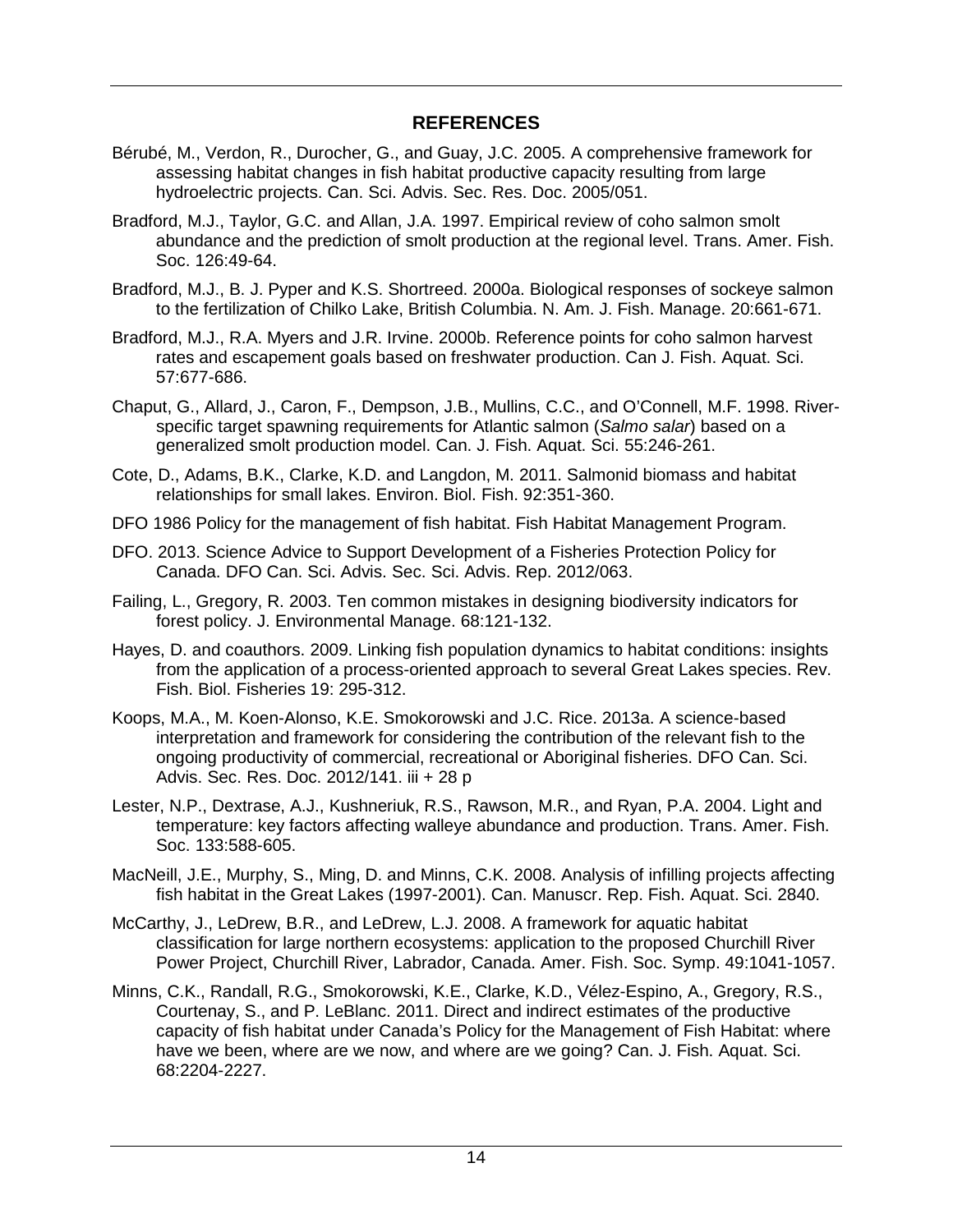- Payne, N.R., Korver, R.M., MacLennan, D.S., Nepszy, S.J., Shuter, B.J., Stewart, T.J., and Thomas, E.R. 1990. The harvest potential and dynamics of lake trout populations in Ontario. Lake Trout Synthesis Population Dynamics Working Group Report, Ontario Ministry of Natural Resources, Toronto.
- Power, M. 1997. Assessing the effects of environmental stress on fish populations. Aquatic Toxicology 39:151–169.
- Randall, R.G. and Minns, C.K. 2000. Use of fish production per unit biomass ratios for measuring the productive capacity of fish habitats. Can. J. Fish. Aquat. Sci. 57: 1657- 1667.
- Randall, R.G., Bradford, M.J., Clarke, K.D. and Rice, J.C. 2013. A science-based interpretation of ongoing productivity of commercial, recreational or Aboriginal fisheries. DFO Can. Sci. Advis. Sec. Res. Doc. 2012/112.
- Shuter, B.J. and H.A. Regier. 1989. The ecology of fish and fish populations: dealing with interactions between levels, p. 33-49. In C.D. Levings, L.B. Holtby, and M.A. Henderson (ed.) Proceedings of the national workshop on effects of habitat alteration on salmonid stocks. Can. Spec. Publ. Fish. Aquat. Sci. 105.
- Shuter, B.J. 1990. Population-level indicators of stress. Am. Fish. Soc. Symp. 8:145-166.
- Shuter, B.J., Jones, M.J., Korver, R.M. and Lester, N.P. 1998. A general life history based model for regional management of fish stocks: the inland lake trout (*Salvelinus namaycush*) fisheries in Ontario. Can. J. Fish. Aquat. Sci. 55:2161-2177.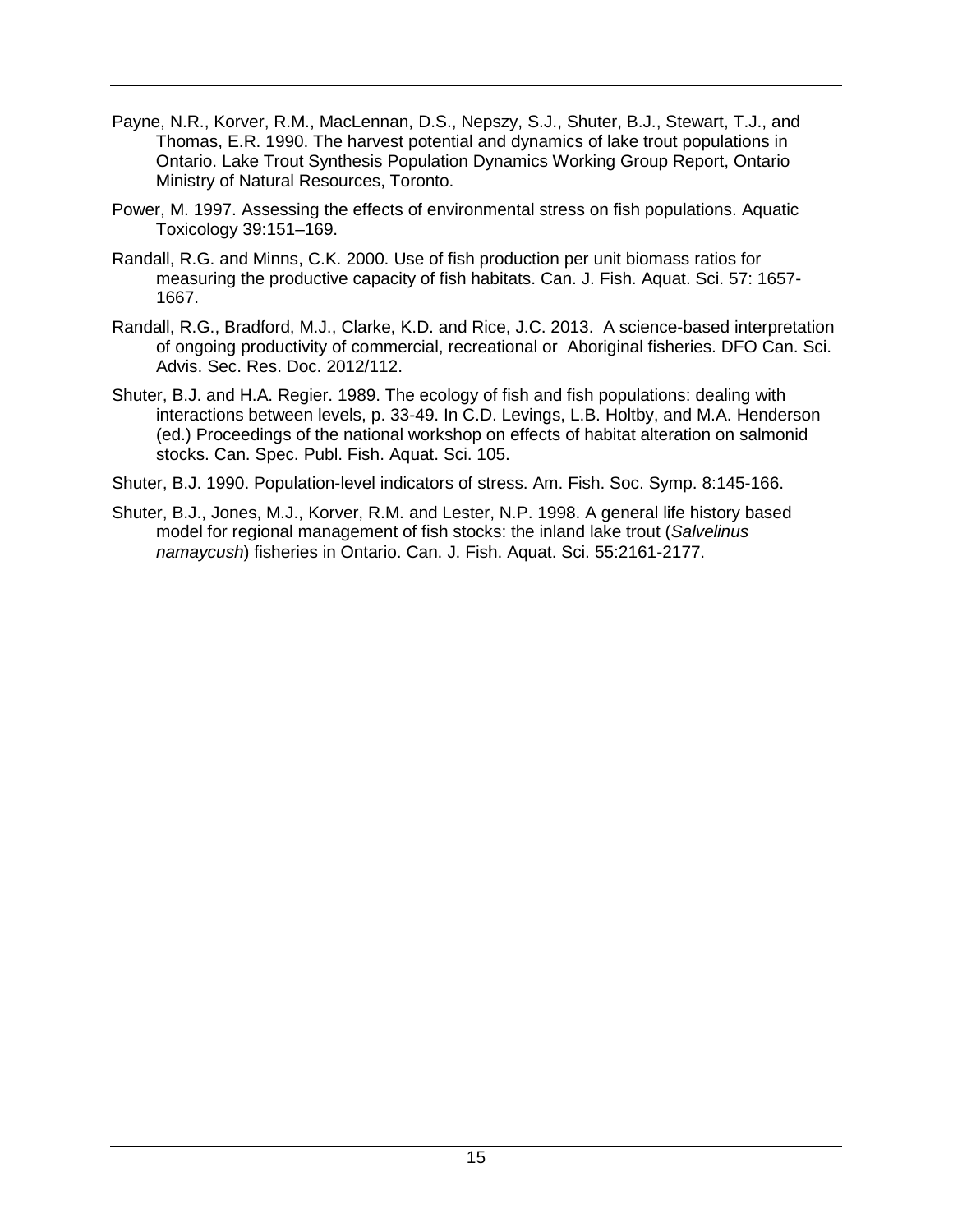## **APPENDIX 1: TABLES**

*Appendix Table 1. List of works, undertakings and activities classified by impact type and linked to the Pathways of Effects and ecosystem component of concern (endpoints) from those Pathways diagrams. Reproduced from Koops et al. 2013a (Table 5).* 

<span id="page-20-0"></span>

| <b>Impact Type</b>                                         | <b>Works/Undertakings/Activities</b>                                                                                                                                                                                                                                                                                                                                                  | <b>Pathway of Effect Titles</b>                                                                                                                                                                                                    | <b>Effect on Ecosystem Component (endpoints</b><br>from Pathways of Effects)                                                                                                                                                                                                                                                                                                                                                 |
|------------------------------------------------------------|---------------------------------------------------------------------------------------------------------------------------------------------------------------------------------------------------------------------------------------------------------------------------------------------------------------------------------------------------------------------------------------|------------------------------------------------------------------------------------------------------------------------------------------------------------------------------------------------------------------------------------|------------------------------------------------------------------------------------------------------------------------------------------------------------------------------------------------------------------------------------------------------------------------------------------------------------------------------------------------------------------------------------------------------------------------------|
| Infilling/footprint                                        | Any structure constructed within a water<br>body (e.g., piers, abutments, dams,<br>bridges, culverts, wind turbines), urban,<br>cottage and harbour development (e.g.,<br>docks, boathouses, moorings, wharves,<br>breakwaters, berms, groynes, boat<br>launches and ramps), shoreline<br>stabilization works (e.g., retaining walls,<br>rock protection, erosion control, armouring) | Placement of Material or Structures in<br>Water; Fish Passage Issues; Structure<br>Removal; Offshore Renewable Energy<br>Technologies: Construction and<br>operation; Aquaculture:<br>Placement/removal of site<br>infrastructure. | Change in structure and cover of habitat,<br>change in food supply, change in nutrient<br>concentrations, change in sediment<br>concentrations, change in access to habitat,<br>change in contaminant concentrations, change<br>in temperature, change in sediment transport,<br>erosion and deposition patterns, change in<br>hydrodynamic characteristics and patterns.                                                    |
| Deposition of<br>non-deleterious<br>substances in<br>water | Organic material from aquaculture facilities<br>operations, logging operations, or open<br>water dredging spoils.                                                                                                                                                                                                                                                                     | Dredging; Excavation; Aquaculture Site<br>and Stock Management.                                                                                                                                                                    | Change in structure and cover of habitat,<br>change in sediment concentrations, change in<br>food supply, change in contaminant<br>concentrations, change in nutrient<br>concentrations, mortality of organisms, change<br>in dissolved oxygen, change in water<br>temperature, change in baseflow, change in<br>primary productivity.                                                                                       |
| Changes in<br>Flows/Water<br>levels                        | Water taking including<br>groundwater/upwelling extraction (e.g.,<br>bottling, municipal, industrial, agricultural,<br>thermal/nuclear generating station uses)<br>and operation of water control structures<br>(e.g., hydro). Water deposition.                                                                                                                                      | Change in Timing, Duration, and<br>Frequency of Flow; Water Extraction;<br>Fish Passage Issues; Wastewater<br>Management.                                                                                                          | Displacement or stranding of fish, change in<br>migration/access to habitats, change in<br>sediment concentrations, change in habitat<br>structure and cover, change in food supply,<br>change in water temperature, change in<br>contaminant concentrations, change in nutrient<br>concentrations, change in total gas pressure,<br>change in salinity, change in dissolved oxygen,<br>pathogens, disease vectors, exotics. |
| Dredging and<br>excavating                                 | Any dredging or excavation below the high<br>water mark (e.g., for recreational purposes,<br>navigation, mining and oil sands projects,<br>aggregate removal, drainage maintenance,                                                                                                                                                                                                   | Dredging; Excavation; Vegetation<br>Clearing; Addition or Removal of<br><b>Aquatic Vegetation; Organic Debris</b><br>Management.                                                                                                   | Change in food supply, change in water<br>temperature, change in sediment<br>concentrations, change in baseflow, change in<br>structure and cover of habitat, change in                                                                                                                                                                                                                                                      |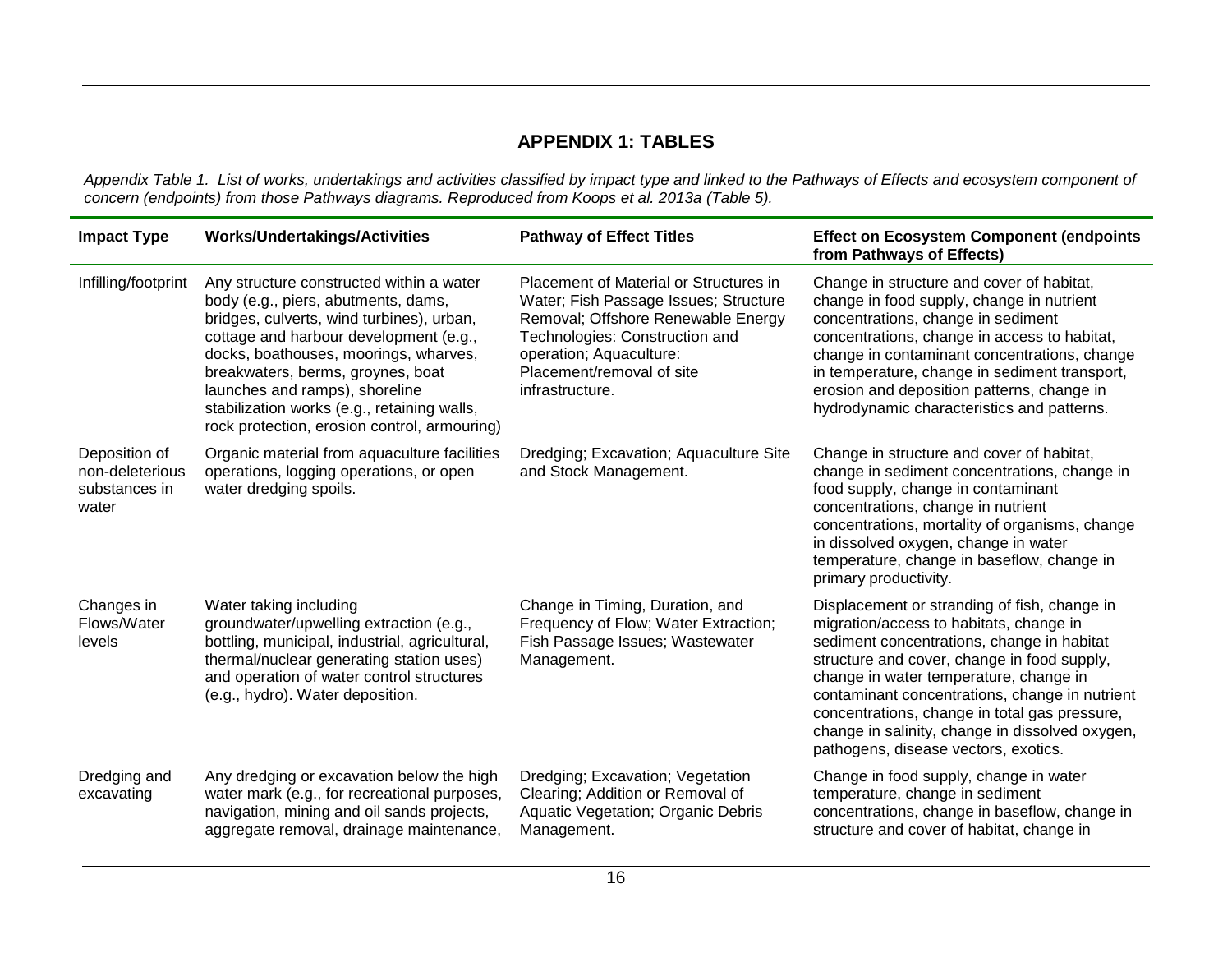| <b>Impact Type</b>                     | <b>Works/Undertakings/Activities</b>                                                                                                                                                                                                                      | <b>Pathway of Effect Titles</b>                                                                                                                                                                                                                                                      | <b>Effect on Ecosystem Component (endpoints</b><br>from Pathways of Effects)                                                                                                                                                                                                                                                                                                                                         |
|----------------------------------------|-----------------------------------------------------------------------------------------------------------------------------------------------------------------------------------------------------------------------------------------------------------|--------------------------------------------------------------------------------------------------------------------------------------------------------------------------------------------------------------------------------------------------------------------------------------|----------------------------------------------------------------------------------------------------------------------------------------------------------------------------------------------------------------------------------------------------------------------------------------------------------------------------------------------------------------------------------------------------------------------|
|                                        | under water cables and pipelines).                                                                                                                                                                                                                        |                                                                                                                                                                                                                                                                                      | contaminant concentrations, change in nutrient<br>concentrations, change in dissolved oxygen.                                                                                                                                                                                                                                                                                                                        |
| Permanent<br>watercourse<br>alteration | Realignment/relocation, obstruction to fish<br>passage, channel modification,<br>channelization, reservoir creation (e.g.,<br>from culverts and dams), water control<br>structures.                                                                       | Fish Passage Issues.                                                                                                                                                                                                                                                                 | Change in access to habitat, change in thermal<br>cues or temperature barriers, changes in total<br>gas pressure, changes in salinity, interbasin<br>transfer of species.                                                                                                                                                                                                                                            |
| Fish mortality                         | Killing of fish via use of explosives (in or<br>near water), turbine operations (tidal<br>power, hydrokinetic, hydro dams and<br>spillways), dewatering and temporary flow<br>diversions, impingement of fish onto<br>screens and fences, or entrainment. | Water Extraction; Fish Passage Issues;<br>Use of Explosives; Use of Industrial<br>Equipment; Marine Seismic Surveys;<br>Streamside Livestock Grazing; Offshore<br>Renewable Energy Technologies: site<br>investigation, construction,<br>maintenance, decommissioning,<br>operation. | Lethal or sublethal effects on fishes/eggs/ova;<br>direct or indirect mortality of fish.                                                                                                                                                                                                                                                                                                                             |
| Fish<br>disturbance                    | Any W/U/A in water generating noise,<br>vibration, electromagnetic radiation, or<br>light.                                                                                                                                                                | Use of Industrial Equipment; Use of<br>Explosives; Marine Seismic Surveys;<br>Offshore Renewable Energy<br>Technologies: site investigation,<br>construction, maintenance,<br>decommissioning, operation.                                                                            | Physiological effects on fishes (including<br>hormonal, egg/larvae development), change in<br>sediment concentrations, change in<br>contaminant concentrations, change in nutrient<br>concentrations, change in habitat structure and<br>cover, change in access to habitat, change in<br>migration/movement patterns, change in<br>behaviour, communication, navigation,<br>orientation or predator/prey detection. |
| Riparian<br>alteration                 | Affecting riparian vegetation, riparian<br>slope, or direct inputs into water from land-<br>based activities.                                                                                                                                             | Vegetation Clearing; Riparian Planting;<br>Cleaning or Maintenance of Bridges or<br>Other Structures; Grading; Use of<br>Industrial Equipment; Streamside<br>Livestock Grazing.                                                                                                      | Change in habitat structure and cover, change<br>in sediment concentrations, change in water<br>temperature, change in food supply, change in<br>nutrient concentrations, change in contaminant<br>concentrations, change in pathogens/bacterial<br>levels, chemical barrier to fish passage.                                                                                                                        |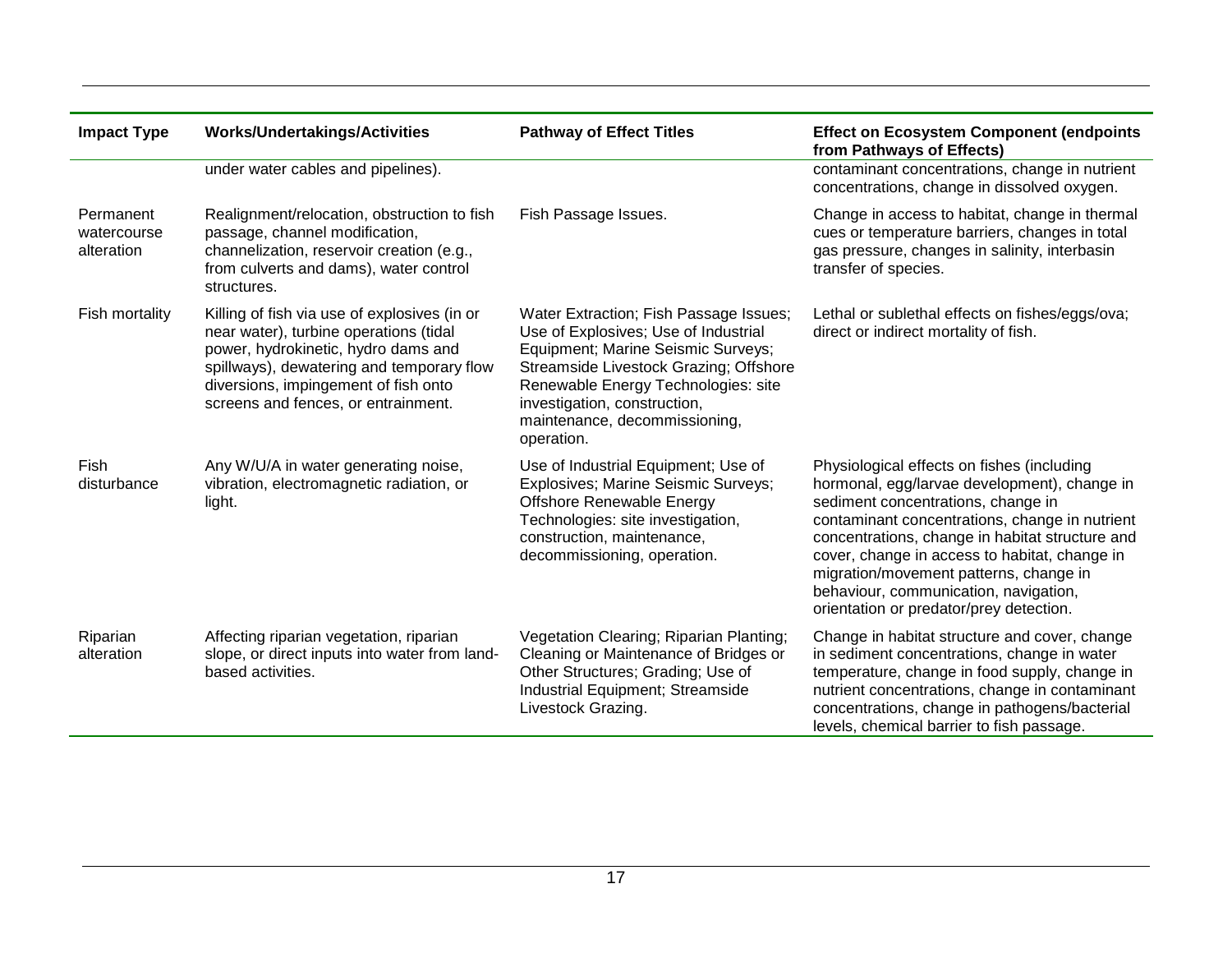*Appendix Table 2. Hierarchical listing of Pathways of Effects (PoE) endpoints, mechanisms that cause a change to fish or fish habitat, and quantitative indicators or measurements to measure the change in the endpoints (x-axis from the assessment framework, Koops et al. 2013a). Also indicated are likely components of productivity that could be affected by the change. Numbers in brackets represent the frequency of occurrence of each endpoint among the PoE diagrams listed in Table 2.* 

| <b>POE endpoint</b>                              | <b>Mechanism</b>                                                                                                 | <b>Metrics for the Endpoint (x-axis</b><br>of framework).                                                 | <b>Components or subcomponents of</b><br>Productivity                                                                                   |
|--------------------------------------------------|------------------------------------------------------------------------------------------------------------------|-----------------------------------------------------------------------------------------------------------|-----------------------------------------------------------------------------------------------------------------------------------------|
| Change in sediment<br>concentrations (19)        | Increased suspended sediment in water<br>column.                                                                 | % fines in substrate, turbidity,<br>suspended sediment concentration.                                     | Reduction in: survival (salmonid eggs/larvae),<br>foraging efficiency, food supply, habitat quality                                     |
|                                                  | Increases in fine material in bed                                                                                |                                                                                                           | Increase in sub-lethal stress                                                                                                           |
| Change in habitat<br>structure and cover<br>(17) | Habitat lost (removed), area of habitat<br>altered, loss of heterogeneity                                        | Area of habitat lost, reduction in<br>habitat complexity, change in<br>cover/shade, LWD pieces            | Reduced habitat quality or quantity                                                                                                     |
| Change in nutrient<br>concentrations (14)        | Increase or decrease in nutrients<br>required for primary production                                             | Change in concentration of<br>nutrients (N, P), chlorophyll a,<br>stream respiration, invertebrate        | Eutrophication: reduced food availability, habitat<br>capacity, growth, reproduction, mortality. Increase<br>in sub-lethal stress (DO). |
|                                                  |                                                                                                                  | indices, algal indices, DO                                                                                | Reduced nutrients: reductions in food supply and<br>growth.                                                                             |
| Change in<br>contaminant<br>concentrations (14)  | Increases in the concentration of<br>harmful chemicals in water                                                  | Change in concentration of<br>contaminants in water, sediment<br>chemistry.                               | Increase in sub-lethal stress. Reductions in<br>growth, survival, reproduction                                                          |
| Change in food<br>supply (13)                    | Reduction in habitat suitability for<br>production of food organisms (usually<br>invertebrates). Many mechanisms | Nutrients (N,P), chlorophyll a,<br>vegetation density, invertebrate<br>indices.                           | Reduced growth, survival, reproduction,<br>recruitment.                                                                                 |
| Direct mortality of<br>fish $(11)$               | Fish stranded, displaced, entrained,<br>impinged, concussed, or otherwise<br>killed                              | Rapid changes in flow, volumes of<br>water that pass turbines, pumps.<br>Direct estimates of fish killed. | Reduced survival, recruitment                                                                                                           |
| Change in<br>temperature (9)                     | Increase or decrease over ambient<br>temperatures                                                                | Change in temperature compared<br>to ambient conditions                                                   | Reductions in growth, survival, reproduction can<br>occur if temperatures are suboptimal                                                |
|                                                  |                                                                                                                  |                                                                                                           | Increase in stress, disease                                                                                                             |
| Change in noise,<br>vibration, light,            | Project causes changes in physical or<br>sensory environment that alters                                         | Change in noise, vibration, EMF,<br>and timing of artificial light use                                    | Reduced survival, reduced rate of successful<br>migration,                                                                              |
| electromagnetic<br>field $(EMF)$ $(8)$           | behaviours, migration, communication,<br>navigation or orientation. Light can                                    | compared to ambient conditions.                                                                           | Increased sub-lethal stress                                                                                                             |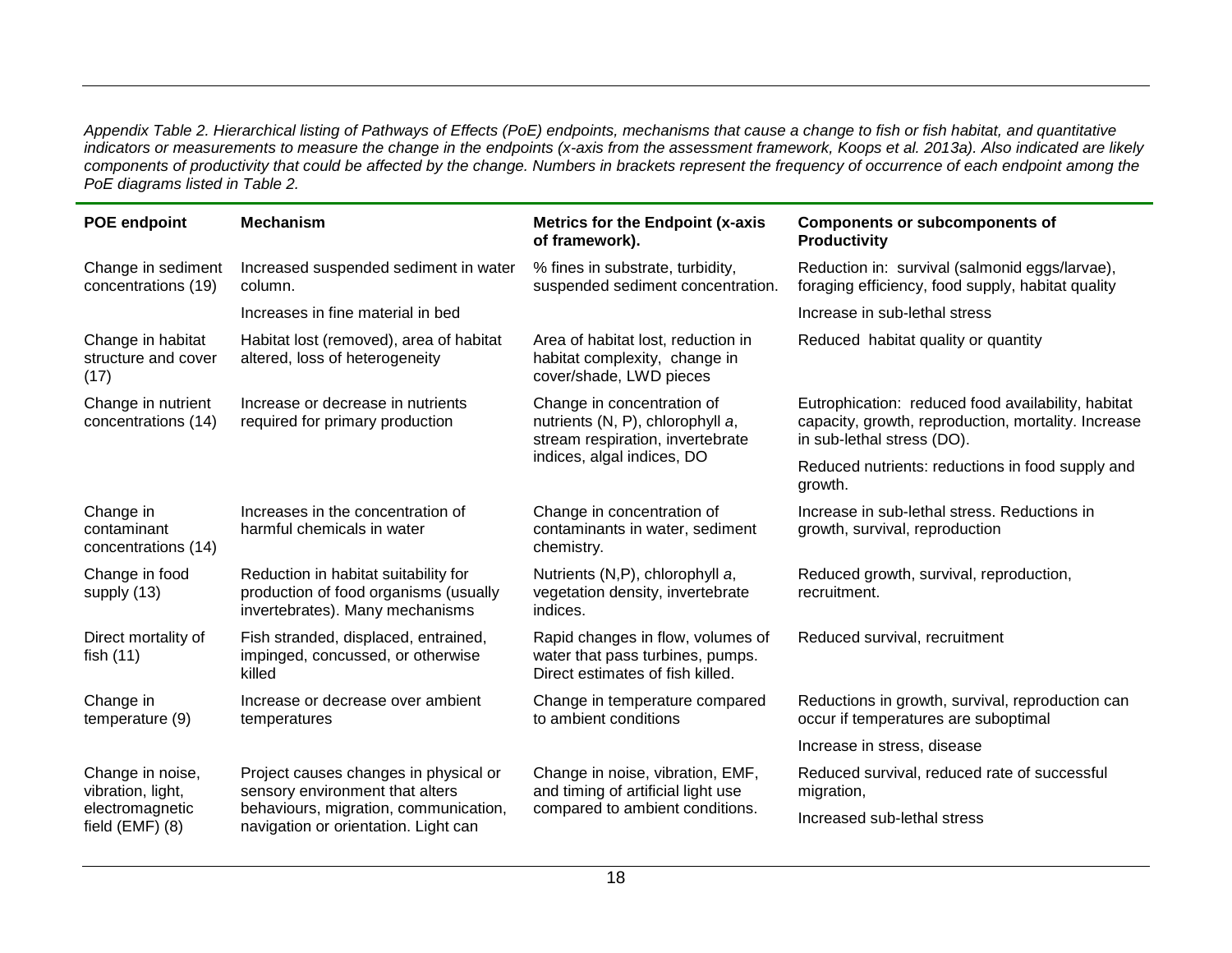| <b>POE endpoint</b>                        | <b>Mechanism</b>                                                                                      | <b>Metrics for the Endpoint (x-axis</b><br>of framework).                                                             | <b>Components or subcomponents of</b><br><b>Productivity</b>                                                                    |
|--------------------------------------------|-------------------------------------------------------------------------------------------------------|-----------------------------------------------------------------------------------------------------------------------|---------------------------------------------------------------------------------------------------------------------------------|
|                                            | change photosynthetic rate, risk of<br>predation.                                                     |                                                                                                                       |                                                                                                                                 |
| Change in access                           | Works cause physical barrier                                                                          | Rate of successful passage                                                                                            | Reduced habitat quantity, recruitment, survival                                                                                 |
| to habitat (7)                             | Reduction in accessibility to habitats<br>due to changes in hydraulic conditions<br>or other factors. | Amount of habitat lost due to<br>access limitation.                                                                   | due to migratory delays, loss of access to<br>spawning habitat, reduced habitat quality,<br>increased population fragmentation. |
| Sublethal<br>physiological effects<br>(6)  | Increased stress, energy expenditure<br>due to suboptimal conditions                                  | Blood chemistry (lactate, pH,<br>glucose, cortisol). Lipids and other<br>body constituents, condition                 | Sub-lethal stress resulting in reduction in other<br>vital rates                                                                |
| Change in<br>dissolved oxygen              | Oxygen levels fall below optimal values                                                               | $[O_2]$ , indirect measures (indicator<br>species).                                                                   | Sub-lethal stress resulting in reduction in other<br>vital rates                                                                |
| (3)                                        |                                                                                                       |                                                                                                                       | Mortality                                                                                                                       |
| Pathogens, disease<br>vectors, exotics (2) | Increase exposure to pathogens or to<br>exotic or invasive species.                                   | Pathogen prevalence in the<br>environment.                                                                            | Infection, disease, sub-lethal stress resulting in<br>reduction in other vital rates                                            |
|                                            |                                                                                                       | Prevalence in hosts.                                                                                                  | Mortality                                                                                                                       |
| Change in salinity<br>(1)                  | Change from ambient conditions                                                                        | Salinity measurements                                                                                                 | Sub-lethal stress resulting in reduction in other<br>vital rates                                                                |
| Change in<br>hydrodynamic<br>patterns (1)  | Deviation from natural flow regimes<br>affect many ecological and physical<br>processes               | Annual hydrographs (river), flow<br>dynamics around and beyond<br>structures, substrate and depth<br>characteristics. | Reduction in food supply, growth, survival,<br>reproduction. Increases in stress.                                               |
| Change in gas<br>pressure (1)              | Increase in TGP above tolerable levels                                                                | Total gas pressure (TGP)                                                                                              | Sub-lethal stress leading to increase rates of<br>mortality (predation), reduction in growth                                    |
| Interbasin transfer<br>of species (1)      | Negative interactions with non-native<br>fauna                                                        | Presence of new/non-native<br>species in a system. Volume of<br>water transferred                                     | Reduction in growth (competition). Reduction in<br>survival (predation). Increase in disease<br>incidence.                      |
| Change in baseflow<br>(1)                  | Lower or higher baseflow can cause<br>many physical and ecological changes                            | Deviation from optimal or natural<br>flow                                                                             | Reduction in food supply, habitat quality and<br>quantity, spawning habitat quality and quantity.                               |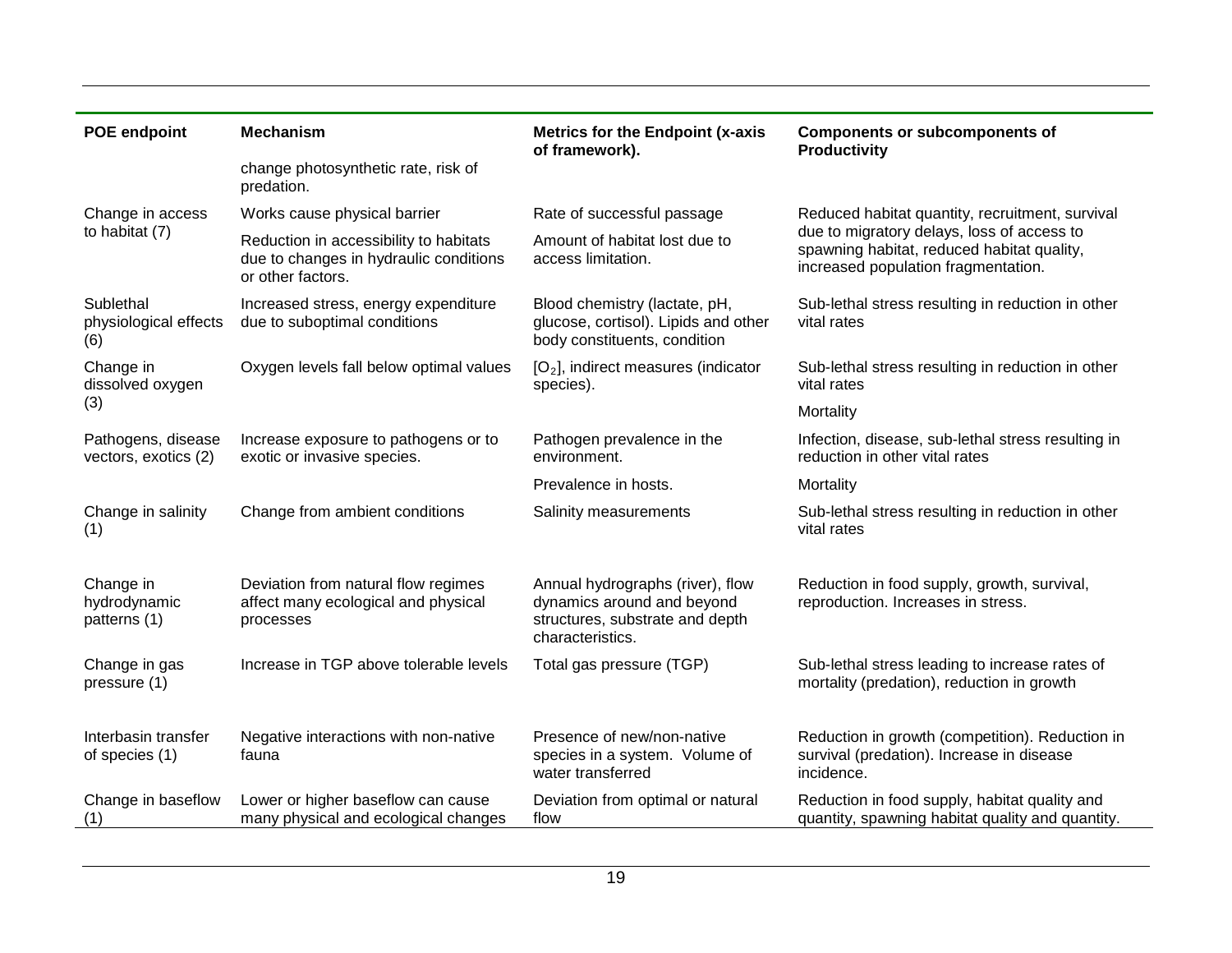*Appendix Table 3: Qualitative and quantitative indicators and examples of measurements of components of fisheries productivity for projects that affect the quality of fish habitat or have impacts on individual fish (e.g., stress, mortality). Qualitative indicators are descriptive but are based on the evidence in support of linkages between a project and a component of fisheries productivity. Quantitative predictions are from models, analyses or field studies that make explicit predictions of how a component of productivity will be affected by the residual effects of the project. Measurements result from field studies and can be used to make predictions, or for followup (before-after) monitoring.*

| Component<br>οf<br>Productivity | Sub-<br>components                  | Mechanism                                                    | Qualitative Indicator                                                                                                                                         | Quantitative<br>Indicator                                                                                                                                                                                 | <b>Measurements</b>                                                                                                                          |
|---------------------------------|-------------------------------------|--------------------------------------------------------------|---------------------------------------------------------------------------------------------------------------------------------------------------------------|-----------------------------------------------------------------------------------------------------------------------------------------------------------------------------------------------------------|----------------------------------------------------------------------------------------------------------------------------------------------|
| Growth                          |                                     |                                                              | Directional change in<br>the rate of increase in<br>body size over time                                                                                       | Modelled change in<br>growth based on<br>environmental and<br>biotic factors                                                                                                                              | Changes in size<br>(length, weight) over<br>time by age by hard-<br>part analysis, tagging.                                                  |
|                                 | Food supply                         | Quantity                                                     | Direction of change in<br>invertebrate or forage<br>fish abundance,<br>biomass                                                                                | Prediction of<br>biomass;<br>composition                                                                                                                                                                  | Abundance, biomass or<br>productivity of prey<br>species (drift/net<br>samples).                                                             |
|                                 |                                     | Quality                                                      | Description of change<br>in community structure                                                                                                               | Predicted species<br>composition relative<br>to preferred prey                                                                                                                                            | Species/size<br>composition of prey<br>species. Energy<br>content.                                                                           |
|                                 | Efficiency                          | Foraging                                                     | Directional change in<br>foraging efficiency<br>based on changes in<br>environment                                                                            | Predictions of energy<br>intake from foraging<br>models                                                                                                                                                   | Stomach content<br>analysis, stable<br>isotopes.                                                                                             |
|                                 |                                     | <b>Bioenergetics</b>                                         | Description of change<br>in energy conversion<br>efficiency due to<br>changes in<br>environmental<br>conditions                                               | Predictions of<br>surplus energy from<br>bioenergetics<br>models                                                                                                                                          | Change in<br>mass/condition. Lipid or<br>body constituent<br>analysis                                                                        |
| Survival                        |                                     |                                                              | Presence of mortality<br>and assessment of<br>scale.                                                                                                          | Predictions of the<br>number of fish killed                                                                                                                                                               | Survival rates<br>estimated from<br>tagging/telemetry or<br>sequential abundance<br>estimates. Mortality<br>inferred from age<br>composition |
|                                 | Density<br>independent<br>mortality | <b>Direct</b><br>mortality<br>Exceedance<br>οf<br>tolerances | Conditions that result in<br>the death of fish<br>Area of habitat or<br>proportion of population<br>environmental exposed to potentially<br>lethal conditions | Implications of<br>mortality best<br>assessed using a<br>population-based<br>modelling approach<br>that accounts for<br>compensatory and<br>density independent<br>mortality throughout<br>the life cycle | Sampling for direct<br>evidence of death                                                                                                     |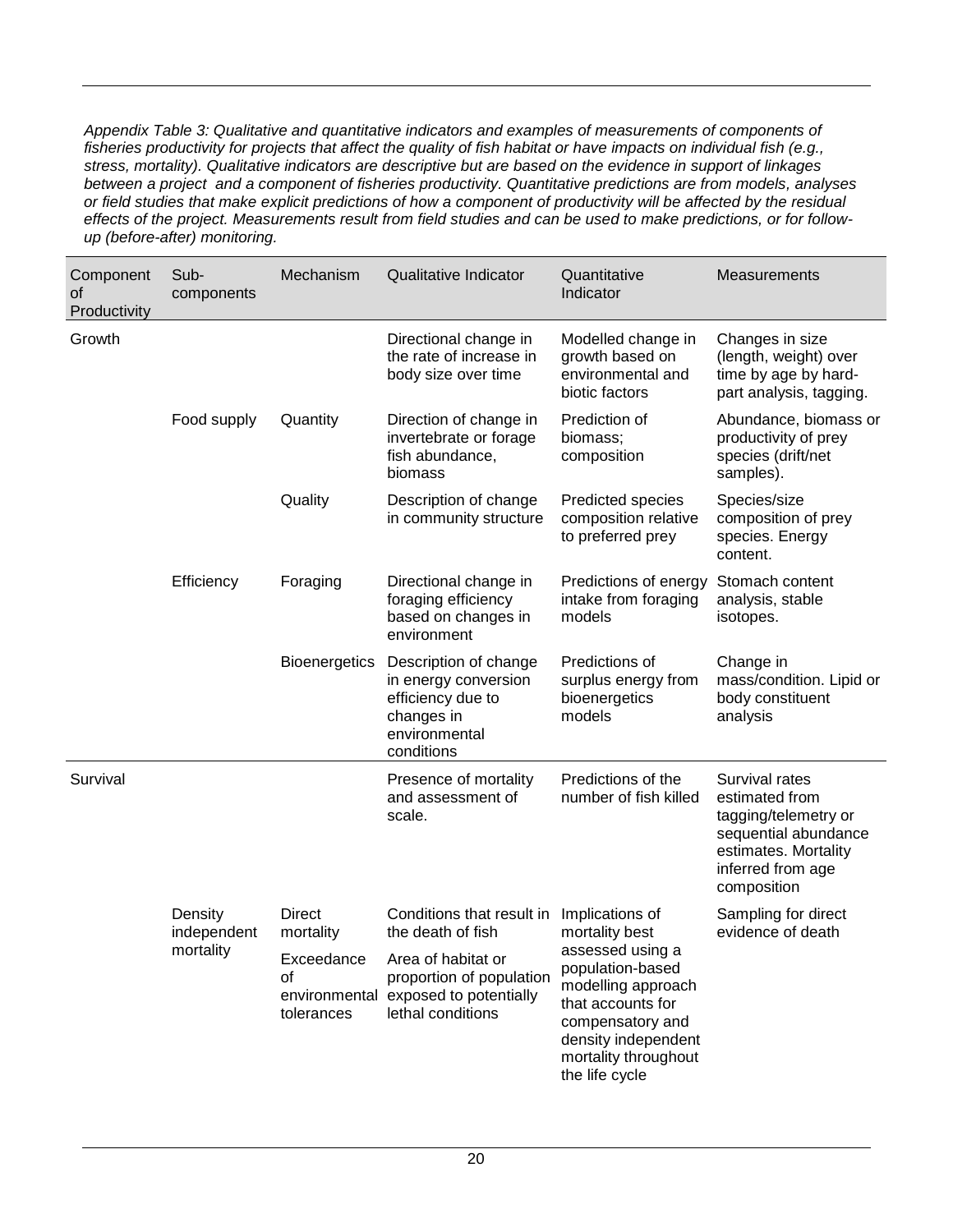| Component<br>of<br>Productivity | Sub-<br>components                                 | Mechanism                                 | <b>Qualitative Indicator</b>                                                                                                                                       | Quantitative<br>Indicator                                                                                                                                                                               | <b>Measurements</b>                                                                                                                                     |
|---------------------------------|----------------------------------------------------|-------------------------------------------|--------------------------------------------------------------------------------------------------------------------------------------------------------------------|---------------------------------------------------------------------------------------------------------------------------------------------------------------------------------------------------------|---------------------------------------------------------------------------------------------------------------------------------------------------------|
|                                 | Density-<br>dependent<br>mortality                 | Habitat<br>supply<br>limitation           | Assessment of change<br>of habitat capacity                                                                                                                        | Quantitative<br>prediction of habitat<br>capacity based on<br>habitat-fish<br>production model.                                                                                                         | Changes in density<br>estimates for "fully<br>seeded" habitats.<br>Changes in production<br>(egg-fry, egg-smolt)<br>rates.                              |
| Individual<br>performance       | <b>Stress</b>                                      | Suboptimal<br>environmental<br>conditions | Inferred from the<br>change in<br>Temperature; O2, TGP,<br>contaminants, noise,<br>flow changes, other<br>water quality variables<br>relative to optimal<br>values | Quantitative<br>prediction based on<br>stress-response<br>models or evidence                                                                                                                            | <b>Blood chemistry</b><br>parameters. May cause<br>changes in growth,<br>condition, reproduction.                                                       |
|                                 | <b>Disease</b>                                     | Infection                                 | Inferred from change in<br>temperature; exposure                                                                                                                   | Prevalence based on<br>empirical predictors                                                                                                                                                             | Histopathology,<br>seriological or                                                                                                                      |
|                                 |                                                    |                                           |                                                                                                                                                                    | Predictions of<br>consequences for<br>individuals or<br>populations                                                                                                                                     | molecular analysis for<br>presence of pathogens<br>and disease                                                                                          |
| Migration                       |                                                    | Disruption of<br>normal<br>behaviour      | Inferred migration<br>success                                                                                                                                      | Probability of<br>success based on<br>models, empirical<br>data.                                                                                                                                        | Hydroacoustic surveys,<br>tagging studies to<br>estimate migratory<br>success rate, weirs or<br>direct observation                                      |
| Reproduction Adult              | maturation<br>and<br>reproduction                  | Suboptimal<br>environmental<br>conditions | Inferred decrease in<br>reproductive success                                                                                                                       | Predictions based on<br>empirical evidence                                                                                                                                                              | Sampling for<br>reproductive<br>development (GSI<br>index etc.), hormones.                                                                              |
|                                 | Density-<br>independent<br>reproductive<br>success | Spawning<br>habitat quality               | Assessed changes in<br>habitat conditions<br>relative to historical or<br>optimal values                                                                           | Predictions based on<br>empirical models<br>relating survival or<br>reproductive rate in<br>relation to<br>environmental<br>conditions (flow,<br>temperature,<br>substrate etc.)<br>relative to optima. | Field estimates of<br>fertilization success,<br>egg, larval and juvenile<br>survival and condition.                                                     |
|                                 | Density-<br>dependent<br>reproductive<br>success   | Spawning<br>habitat<br>quantity           | Directional change in<br>habitat supply                                                                                                                            | Population-level<br>prediction based on<br>predictions of habitat<br>capacity.                                                                                                                          | Estimates of spawner<br>density relative to<br>habitat quality and<br>availability.<br>Measurements of<br>incubation environment<br>and survival rates. |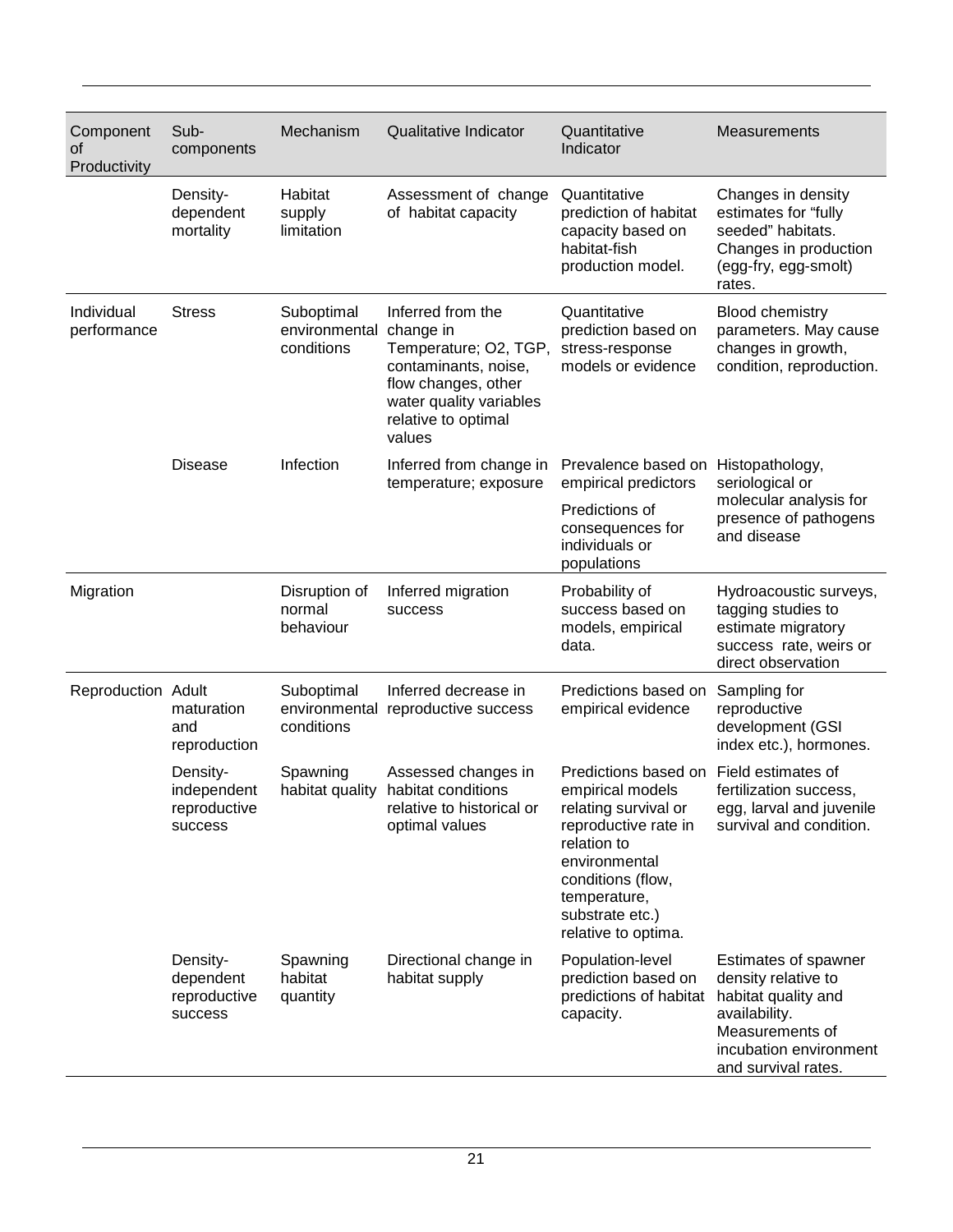| <b>Species</b>                  | Productivity metric                 | Equation                                         | Reference            |
|---------------------------------|-------------------------------------|--------------------------------------------------|----------------------|
| Brook trout (NL)                | Log Biomass(kg/ha)                  | 2.71 -0.54(log area)                             | Cote et al. 2010     |
| Lake trout (ON)                 | $Log_{10}$ (yield, kg/ha)           | $0.50 + 0.83$ (log <sub>10</sub> area)           | Payne et al. 1990    |
|                                 | Biomass (kg/ha)                     | $84.33$ area $-0.76 + 0.038$<br>(log area)       | Shuter et al. 1998   |
| Walleye (ON)                    | $\textsf{Log}_{\textsf{e}}$ (kg/yr) | $0.914$ (log <sub>e</sub> area) + 0.407          | Lester et al. 2004   |
| Atlantic salmon (NB,<br>NS, NL) | Eggs                                | $2.4$ (area)                                     | Chaput et al. 1998   |
| Coho salmon (BC)                | $Log_e$ (smolt<br>abundance)        | $6.9 + 0.97$ (log <sub>e</sub> stream<br>length) | Bradford et al. 1997 |

*Appendix Table 4. Example models to predict productivity of fishery species in lakes and rivers using surface habitat area as a predictor.*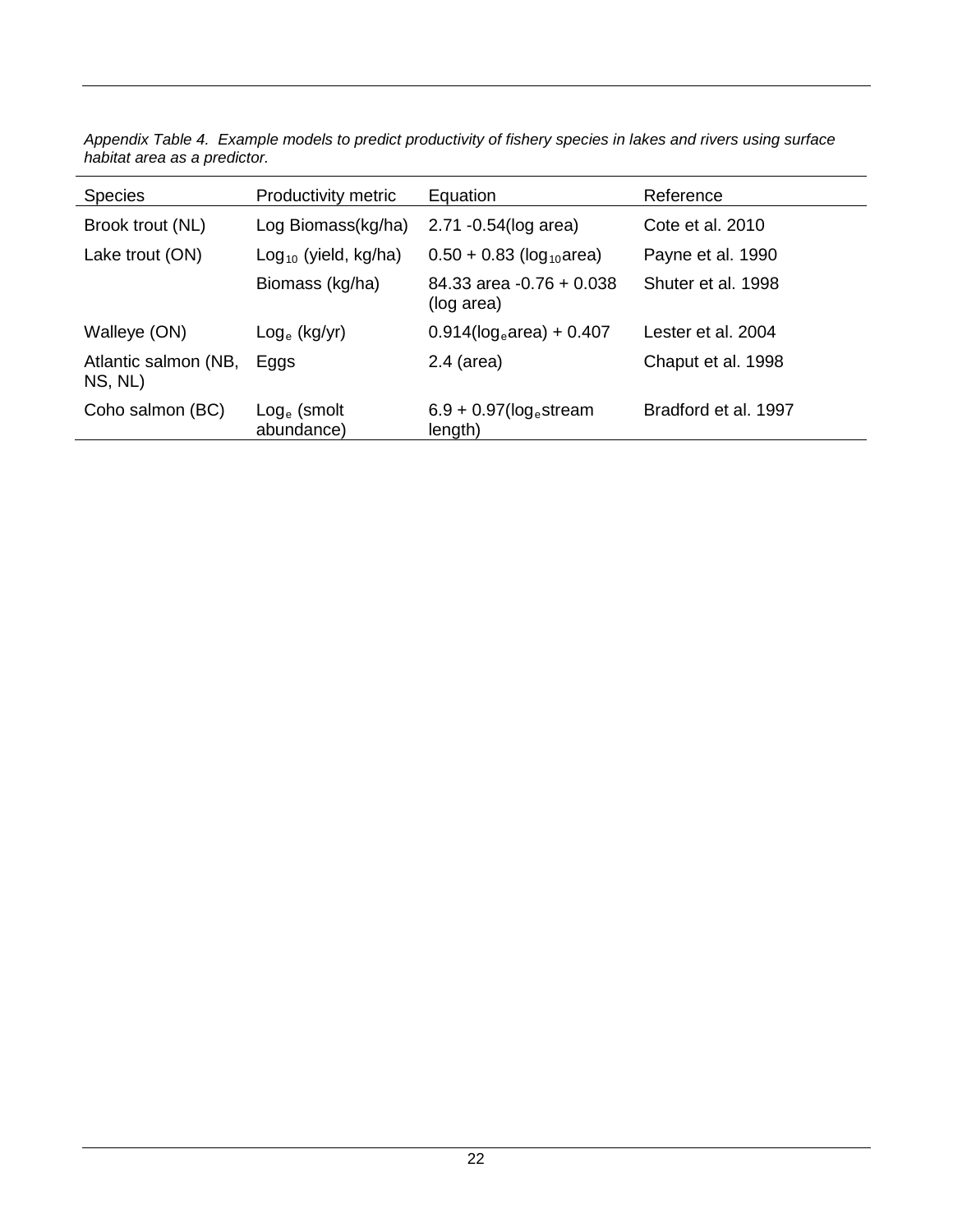# <span id="page-27-0"></span>**APPENDIX 2. DENSITY-DEPENDENT AND DENSITY-INDEPENDENT MORTALITY**

Population processes are often categorized as those that are density-independent (where vital rates are unrelated to population density), and those that are density-dependent (i.e., that co-vary with density). The presence of density-dependent processes (often colloquially referred to as "limiting factors" or "bottlenecks") can complicate the evaluation of project effects on fisheries productivity.

Density-independent processes are often those associated with physical or environmental factors that cause growth, or mortality to vary in response to adverse water quality, extreme flows, or changes in growth associated with variation in water temperature.

Density-dependent processes are those that vary with population density, most commonly because there is an aspect of the environment that is limiting. For example, density-dependent survival in the juvenile stage is common among fishes, because juvenile habitat or the availability of food resources are limited. For many stream-dwelling fishes the amount of suitable rearing habitat caps the production of juveniles in that habitat (Figure A1). At high abundances increased competition for food can reduce survival as individuals have to spend more time foraging (a risky activity) to meet their needs. Densitydependent survival in the juvenile stages generates stock-recruitment relations that are often the basis of models used for harvest management.



*Figure A1. Two examples of compensatory relations between the abundance of parent spawners, and the resultant production of juveniles (smolts) 2 years later for (left) coho salmon in a small stream, (right) sockeye salmon from Chilko Lake, BC. The coho stream is an example of strong density-dependence as once the stream is fully seeded, additional spawners have no impact on smolt production. For sockeye salmon the relation is more linear as density-dependent survival is probably related to food supply limitation (Bradford et al. 2000a,b).*

Density-dependent processes can occur in the adult stages. For example, density-dependent growth is commonly observed in small lakes, with growth decreasing at higher abundances due to competition for limited food resources. Reductions in growth can affect survival and reproductive potential, and lower the average size of fish available to fisheries. Density-dependent limitations can also occur during reproduction if the habitat used for spawning is in short supply.

Vital rates that decrease with density are considered *compensatory* in nature because they will tend to stabilize population abundances. When populations increase in numbers, survival or growth will decrease and that causes a reduction in productivity and abundance. Conversely, when populations are reduced in numbers due to fishing or another agent of mortality, vital rates will increase. Population productivity will then increase which will offset the effect of the increased mortality. Compensatory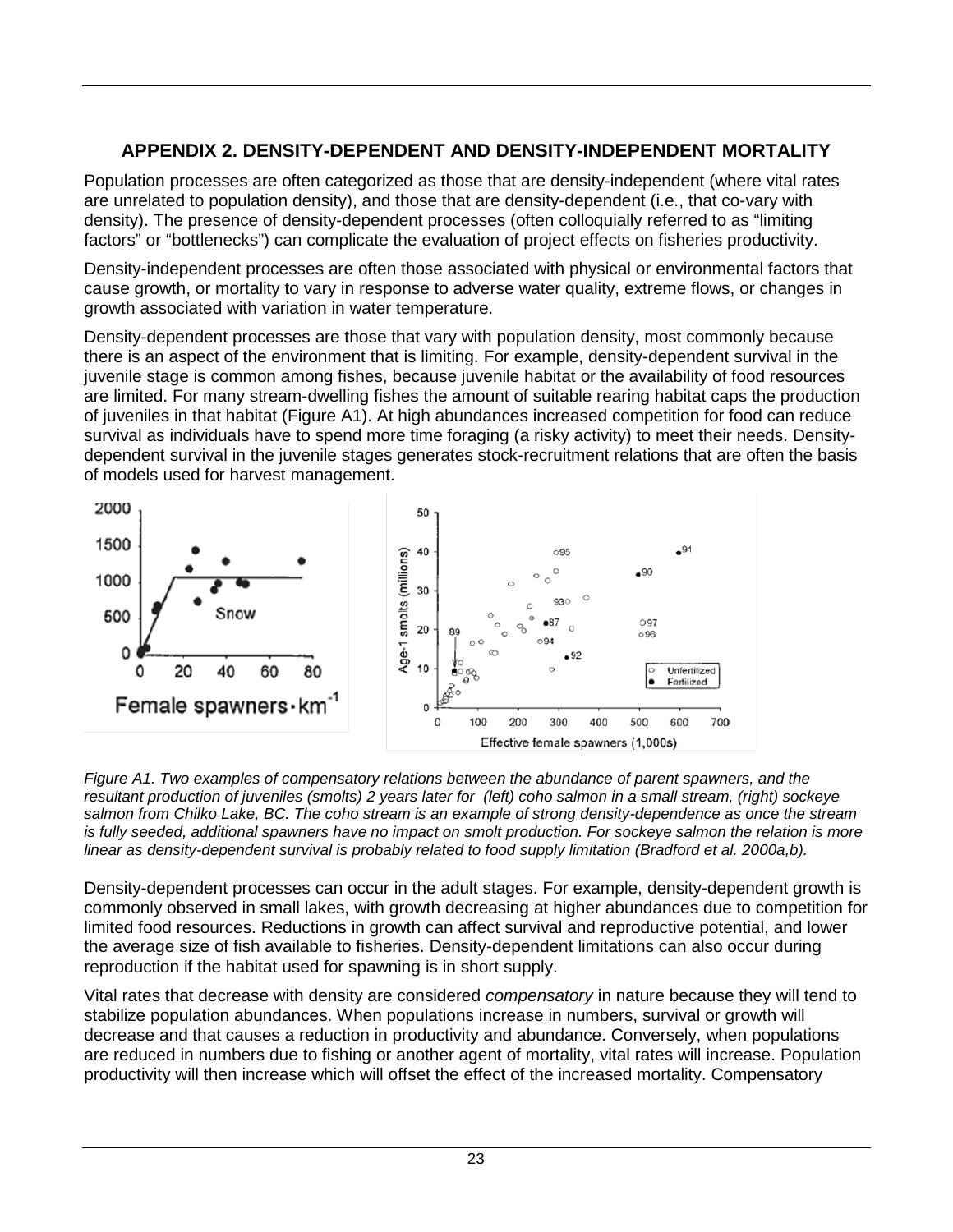processes are the basis for sustainable yield as they result in an increase in population productivity when populations are reduced in abundance by harvest.

There are some situations in which *depensatory* process are important*.* In these cases vital rates increase with abundance, usually when populations are very small. Depensation can be caused by predation that causes the per-capita mortality rate to increase as populations get smaller, environmental conditioning, where a minimum abundance is needed to affect the quality of spawning or rearing environments, or if there are benefits to fitness from group or social mechanisms. Depensatory processes cannot mitigate the impacts of residual impacts of projects. Rather, they are a risk factor for projects or cumulative impacts that cause populations to become very small.

Although density-dependent mechanisms are explicitly modelled (e.g., stock-recruit analysis) or implicitly considered in decision making for fisheries management, only rarely are they considered in environmental impact assessment (Shuter 1989). Shuter (1990) highlighted that compensatory processes can mitigate environmental impacts, but the extent depends on the temporal sequence of events and the strength of the compensatory response. In general, if an impact to a population occurs in a life stage before the density-dependent stage, the effect of the impact may be reduced by compensation on one or more vital rates.

For most populations the nature and extent of compensatory processes is generally not well understood and a range of approaches have been used to deal with this issue in the context of environmental impact assessment (adapted from Shuter 1989). These are arranged by the degree of belief in the strength of density-dependent effects in the life cycle.

- 1. Ignore compensation and assume that effects on any life stage will translate proportionately to adult abundance. For example, a project that causes a 10% mortality rate among eggs is assumed to result in a 10% reduction in adult abundance. This is a risk-averse approach that could be used when information on compensatory processes for the affected populations is not available. Impacts to other vital rates are more difficult to translate into population-level effects, but it is assumed that there will be negative effects.
- 2. If fish populations are depleted by overfishing or other factors compensatory processes can be safely ignored. In these cases abundances may be too low for density dependent processes to mitigate project effects. For example, in Figure A1, if the spawning population is reduced to less than 20 fish km<sup>-1</sup>, a stressor that reduced adult abundance would be expected to cause a corresponding reduction in juvenile production.
- 3. Assume that some compensation occurs and analyse the effects of a project using a population model that takes into account density-dependent processes (Power 1997). For most populations that are part of CRA fisheries (and are therefore at abundances less than the unfished equilibrium) compensation will partially mitigate an environmental impact, but is unlikely to be able to completely offset it. For example, a stressor that causes a reduction in the number of adult spawners in the sockeye salmon example will cause the number of smolts to decline although the non-linear nature of the relation means that there may not be a direct proportional reduction in smolts (i.e., a 10% reduction in spawners will only cause a 5% reduction in smolt yield). As noted by Shuter (1990) the sequence of events is important in evaluating effects: if the stressor occurs after the density-dependent stage, then no compensation is expected. For example, a stressor that causes smolt mortality in salmon (after the early freshwater processes shown in Figure A1) is expected to be density independent and cause a proportional reduction in adult abundance and productivity. Depensatory processes can also be included in the analysis where appropriate.
- 4. Assume that compensation is strong and impacts to growth and survival at life stages prior to the compensatory stage will be completely absorbed and mitigated. This approach may be justified